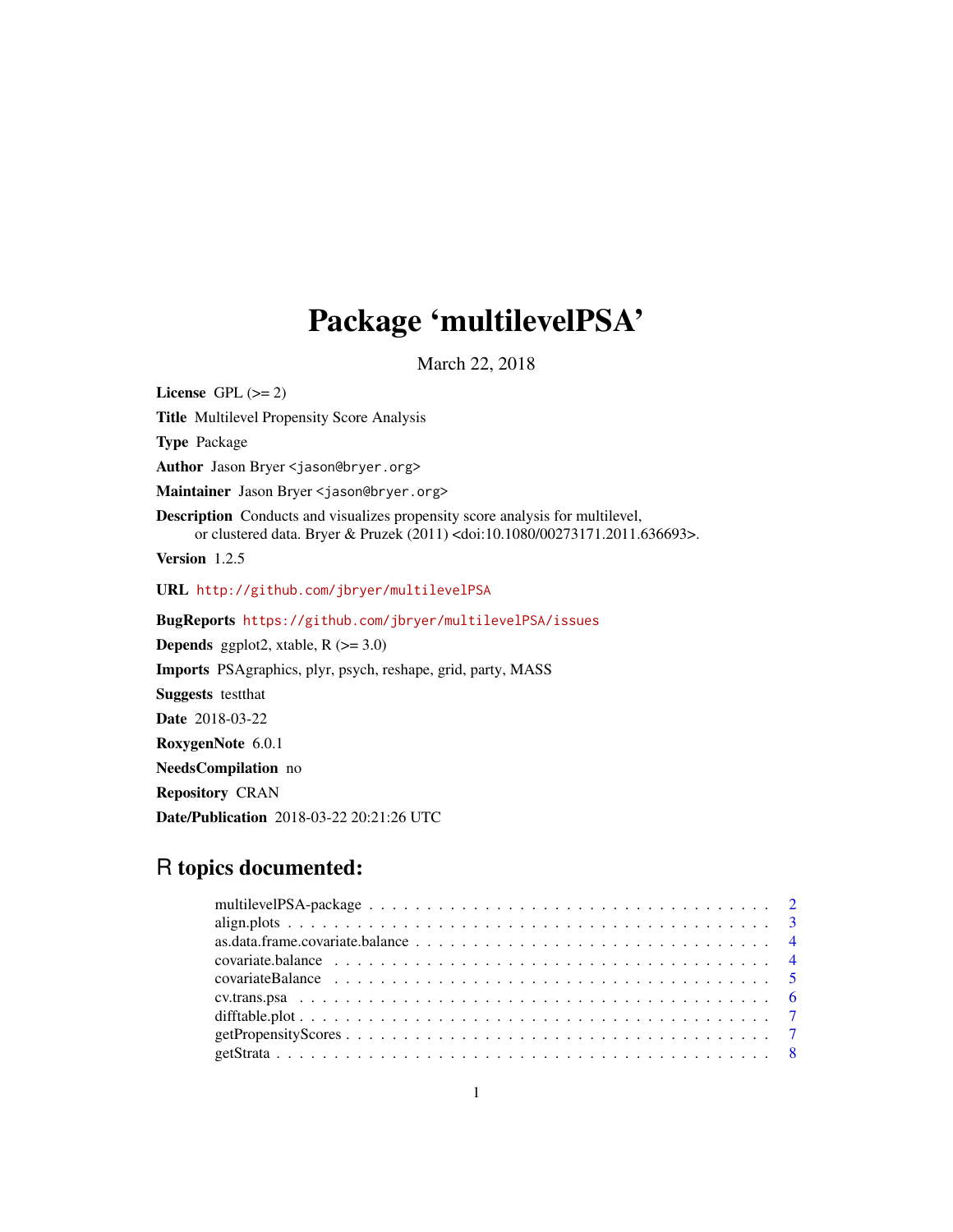<span id="page-1-0"></span>

| Index |                                                                                                                      | 29 |
|-------|----------------------------------------------------------------------------------------------------------------------|----|
|       |                                                                                                                      |    |
|       |                                                                                                                      |    |
|       |                                                                                                                      |    |
|       |                                                                                                                      |    |
|       |                                                                                                                      |    |
|       |                                                                                                                      |    |
|       |                                                                                                                      |    |
|       |                                                                                                                      |    |
|       | print.covariate.balance $\ldots \ldots \ldots \ldots \ldots \ldots \ldots \ldots \ldots \ldots \ldots \ldots \ldots$ |    |
|       |                                                                                                                      |    |
|       |                                                                                                                      |    |
|       |                                                                                                                      |    |
|       |                                                                                                                      |    |
|       |                                                                                                                      |    |
|       |                                                                                                                      |    |
|       |                                                                                                                      |    |
|       |                                                                                                                      |    |
|       |                                                                                                                      |    |
|       |                                                                                                                      |    |
|       |                                                                                                                      |    |
|       |                                                                                                                      |    |
|       |                                                                                                                      |    |
|       |                                                                                                                      |    |
|       |                                                                                                                      |    |
|       |                                                                                                                      |    |
|       |                                                                                                                      |    |

multilevelPSA-package *Multilevel Propensity Score Analysis*

#### **Description**

This packages provides functions to estimate and visualize multilevel propensity score analysis.

#### Details

This package extends the principles put forth by the PSAgraphics (Helmreich, Pruzek, & Xiong, 2010) for multilevel, or clustered, data.

Propensity score analyses are typically done in two phases. In phase I, a statistical model predicting treatment using the available individual covariates is estimated. This package currently currently provides functions to perform propensity score estimates using logistic regression (see [mlpsa.logistic](#page-16-1)) and conditional inference trees (see [mlpsa.ctree](#page-13-1)). The latter method provides explicit stratifications as defined by each leaf node. The former however, results in a numerical value ranging from zero to one (i.e. the fitted values). A common approach is to then create stratifications using quintiles. However, other approaches such as Loess regression are also provided.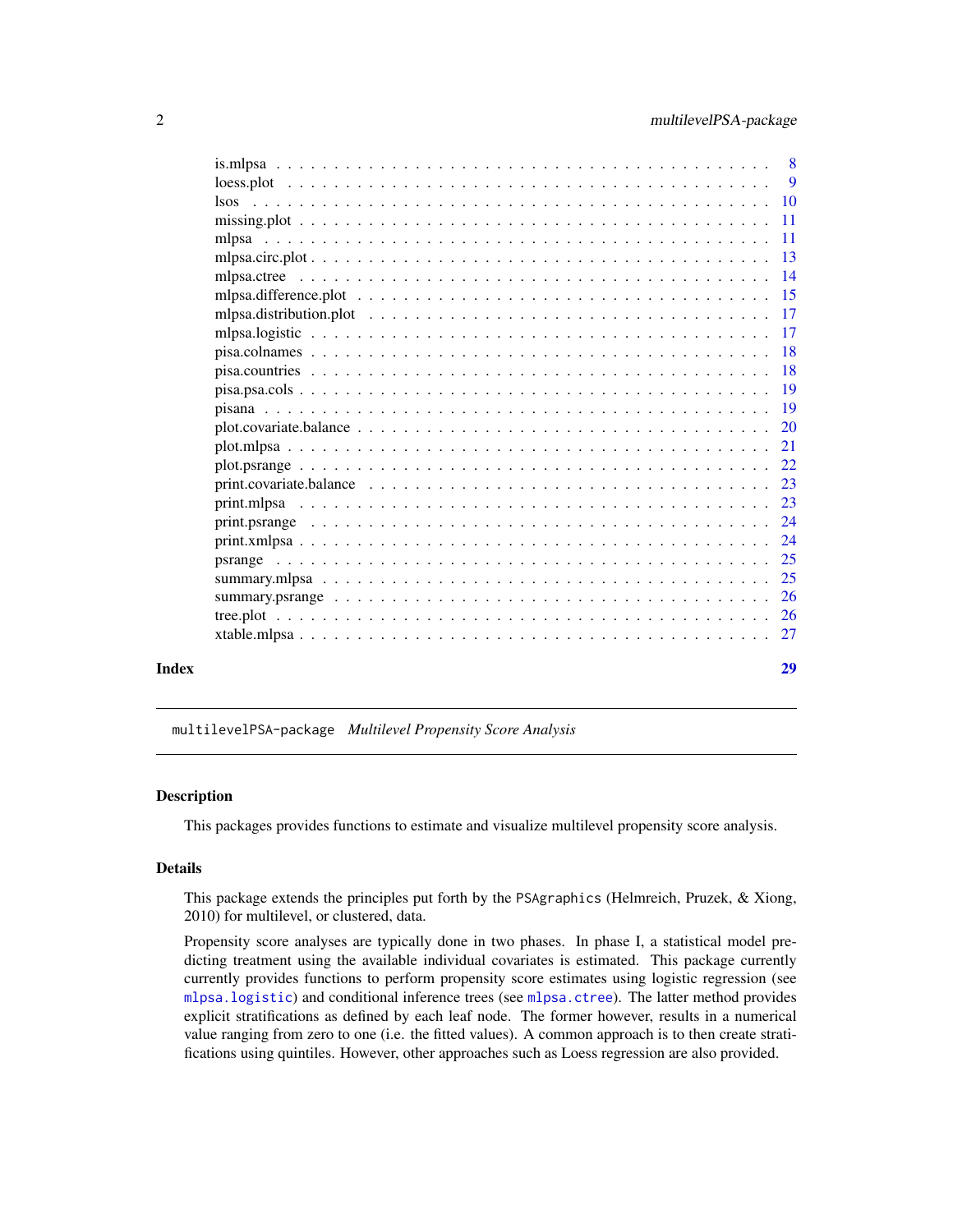#### <span id="page-2-0"></span>align.plots 3

Phase II of typical propensity score analyses concerns with the comparison of an outcome between the treatment and comparison groups. The [mlpsa](#page-10-1) method will perform this analysis in a multilevel, or clustered, fashion. That is, the results of the [mlpsa](#page-10-1) procedure produce summary results at level one (i.e. each strata within each cluster), level two (i.e. overall results for each cluster), and overall (i.e. overall results across all clusters).

This package also provides a number of visualizations that provide a critical part in presenting, understanding, and interpreting the results. See [plot.mlpsa](#page-20-1) for details.

#### Author(s)

Jason Bryer <jason@bryer.org>

#### References

<https://CRAN.R-project.org/package=PSAgraphics> <http://www.jstatsoft.org/v29/i06/>

#### See Also

PSAgraphics

| align.plots | Adapted from ggExtra package which is no longer available. This is   |
|-------------|----------------------------------------------------------------------|
|             | related to an experimental mlpsa plot that will combine the circular |
|             | plot along with the two individual distributions.                    |

#### Description

Adapted from ggExtra package which is no longer available. This is related to an experimental mlpsa plot that will combine the circular plot along with the two individual distributions.

#### Usage

```
## S3 method for class 'plots'
align(g1, ...)
```

| gl       | grid.layout                  |
|----------|------------------------------|
| $\cdots$ | graphic elements to combine. |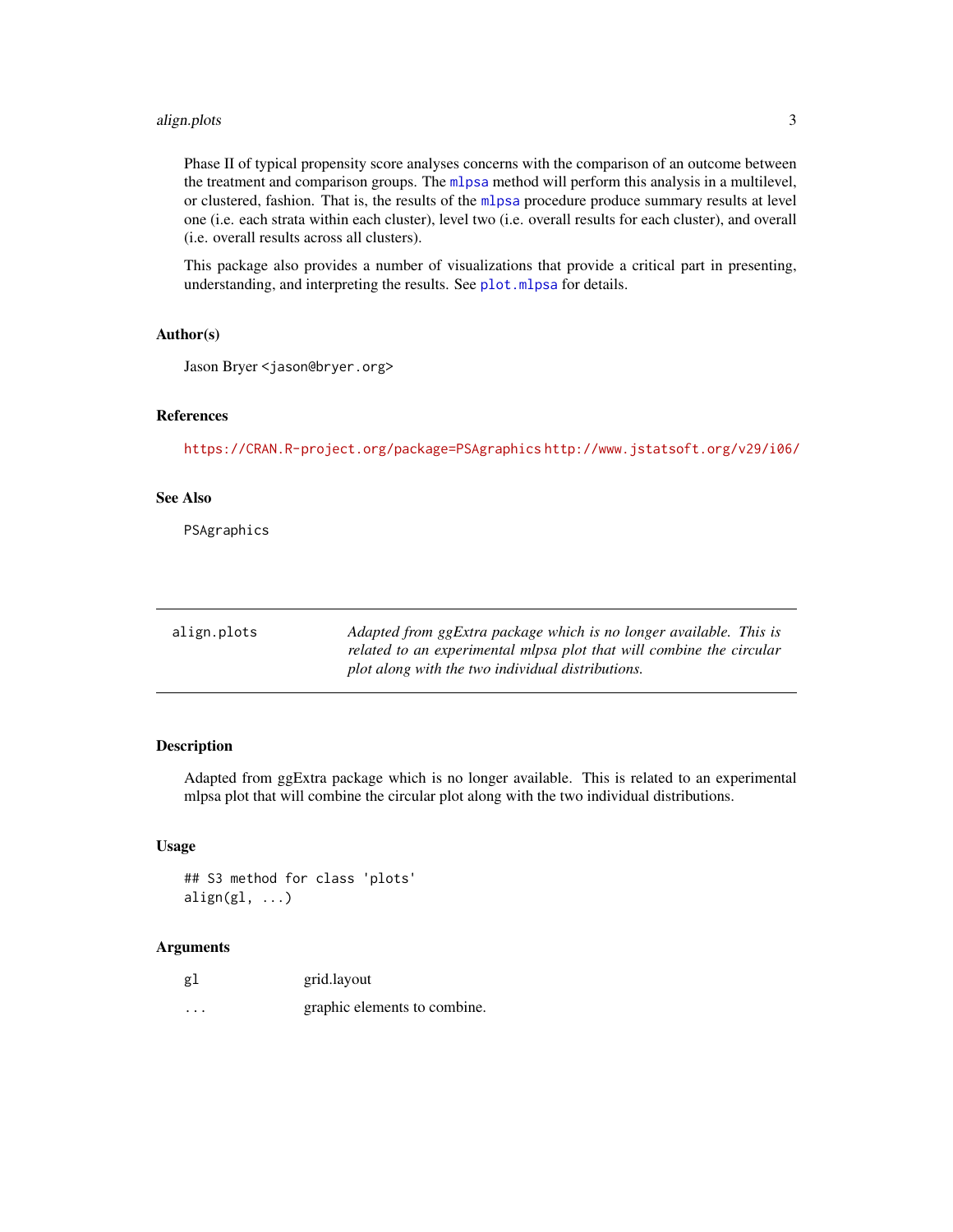<span id="page-3-0"></span>as.data.frame.covariate.balance

*Returns the overall effects as a data frame.*

#### Description

Returns the overall effects as a data frame.

#### Usage

```
## S3 method for class 'covariate.balance'
as.data.frame(x, row.name = NULL,optional = FALSE, ...)
```
#### Arguments

| X         | results of covariate.balance. |
|-----------|-------------------------------|
| row.names | unused.                       |
| optional  | unused.                       |
|           | unused                        |

#### Value

a data frame with overall covariate effects before and after adjustment.

<span id="page-3-1"></span>

| covariate.balance | Estimate covariate effect sizes before and after propensity score ad- |
|-------------------|-----------------------------------------------------------------------|
|                   | <i>justment.</i>                                                      |

#### Description

Estimate covariate effect sizes before and after propensity score adjustment.

#### Usage

```
covariate.balance(covariates, treatment, level2, strata, abs = TRUE)
```

| covariates | frame or matrix of covariates.                           |
|------------|----------------------------------------------------------|
| treatment  | vector of treatment indicators.                          |
| level2     | vector indicating level 2 membership.                    |
| strata     | strata indicators.                                       |
| abs        | if TRUE absolute values of effect sizes will be plotted. |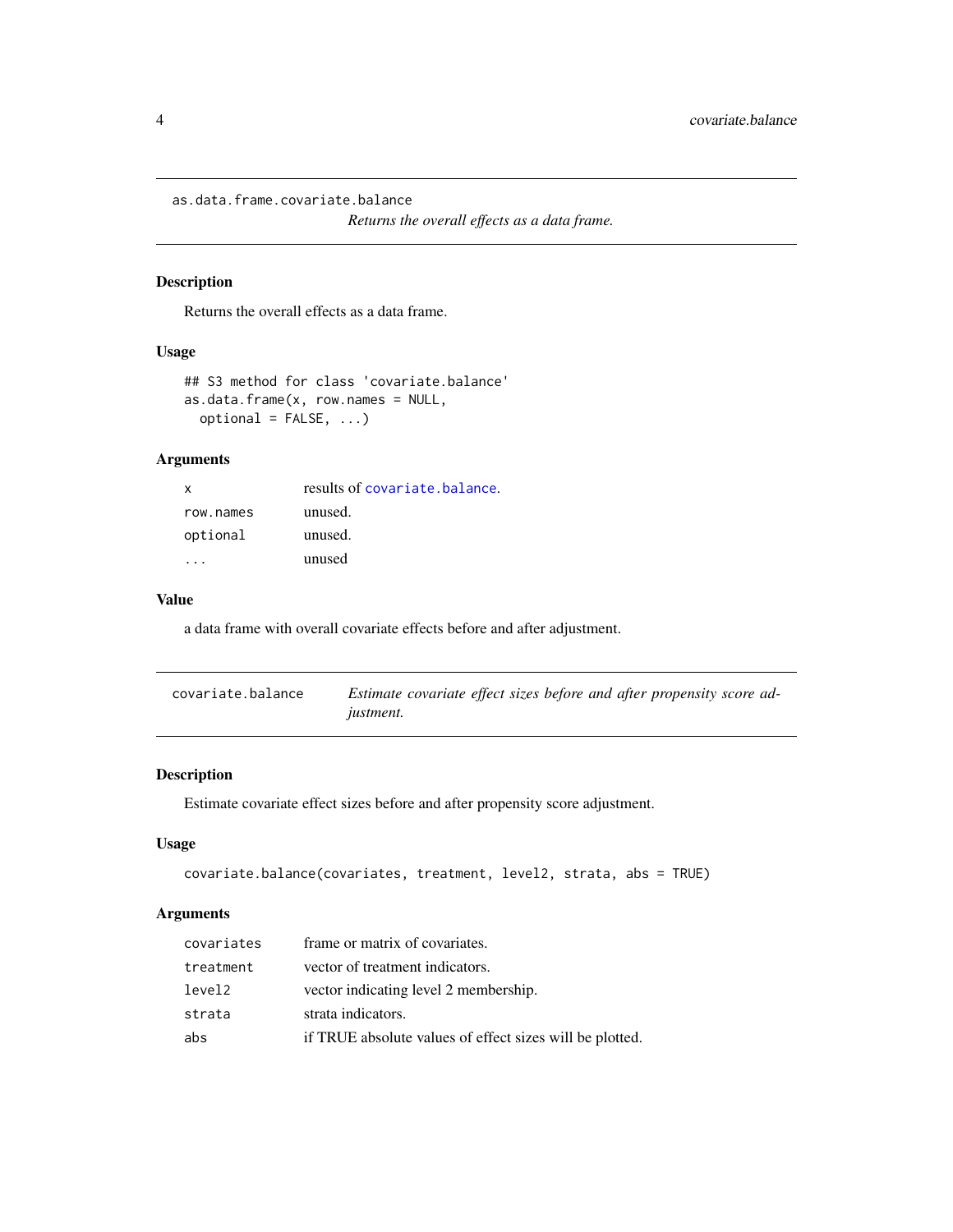<span id="page-4-0"></span>

#### Description

This function is modified from the [cv.bal.psa](#page-0-0) function in the PSAgrpahics package.

#### Usage

```
covariateBalance(covariates, treatment, propensity, strata = NULL,
  int = NULL, tree = FALSE, minsize = 2, universal.psd = TRUE,
  trM = 0, absolute.es = TRUE, trt.value = NULL, use.trt.var = FALSE,
  verbose = FALSE, xlim = NULL, plot.strata = TRUE, nan = TRUE, ...)
```

| covariates    | dataframe of interest                                                                                                                                                                                                                                                                 |
|---------------|---------------------------------------------------------------------------------------------------------------------------------------------------------------------------------------------------------------------------------------------------------------------------------------|
| treatment     | binary vector of 0s and 1s (necessarily? what if character, or $1, 2$ ?)                                                                                                                                                                                                              |
| propensity    | PS scores from some method or other.                                                                                                                                                                                                                                                  |
| strata        | either a vector of strata number for each row of covariate, or one number n<br>in which case it is attempted to group rows by ps scores into n strata of size<br>approximately 1/n. This does not seem to work well in the case of few specific<br>propensity values, as from a tree. |
| int           | either a number m used to divide $[0,1]$ into m equal length subintervals, or a vec-<br>tor of cut points between 0 an 1 defining the subintervals (perhaps as suggested<br>by loess.psa). In either case these subintervals define strata, so strata can be of<br>any size.          |
| tree          | logical, if unique ps scores are few, as from a recursively partitioned tree, then<br>TRUE will force each ps value to define a stratum.                                                                                                                                              |
| minsize       | smallest allowable stratum-treatment size. If violated, strata is removed.                                                                                                                                                                                                            |
| universal.psd | If 'TRUE', forces standard deviations used to be unadjusted for stratification.                                                                                                                                                                                                       |
| trM           | trimming proportion for mean calculations.                                                                                                                                                                                                                                            |
| absolute.es   | logical, if 'TRUE' routine uses absolute values of all effect sizes.                                                                                                                                                                                                                  |
| trt.value     | allows user to specify which value is active treatment, if desired.                                                                                                                                                                                                                   |
| use.trt.var   | logical, if true then Rubin-Stuart method using only treatment variance with be<br>used in effect size calculations.                                                                                                                                                                  |
| verbose       | logical, controls output that is visibly returned.                                                                                                                                                                                                                                    |
| xlim          | limits for the x-axis.                                                                                                                                                                                                                                                                |
| plot.strata   | logical indicating whether to print strata.                                                                                                                                                                                                                                           |
| $na$ . $rm$   | should missing values be removed.                                                                                                                                                                                                                                                     |
| .             | currently unused.                                                                                                                                                                                                                                                                     |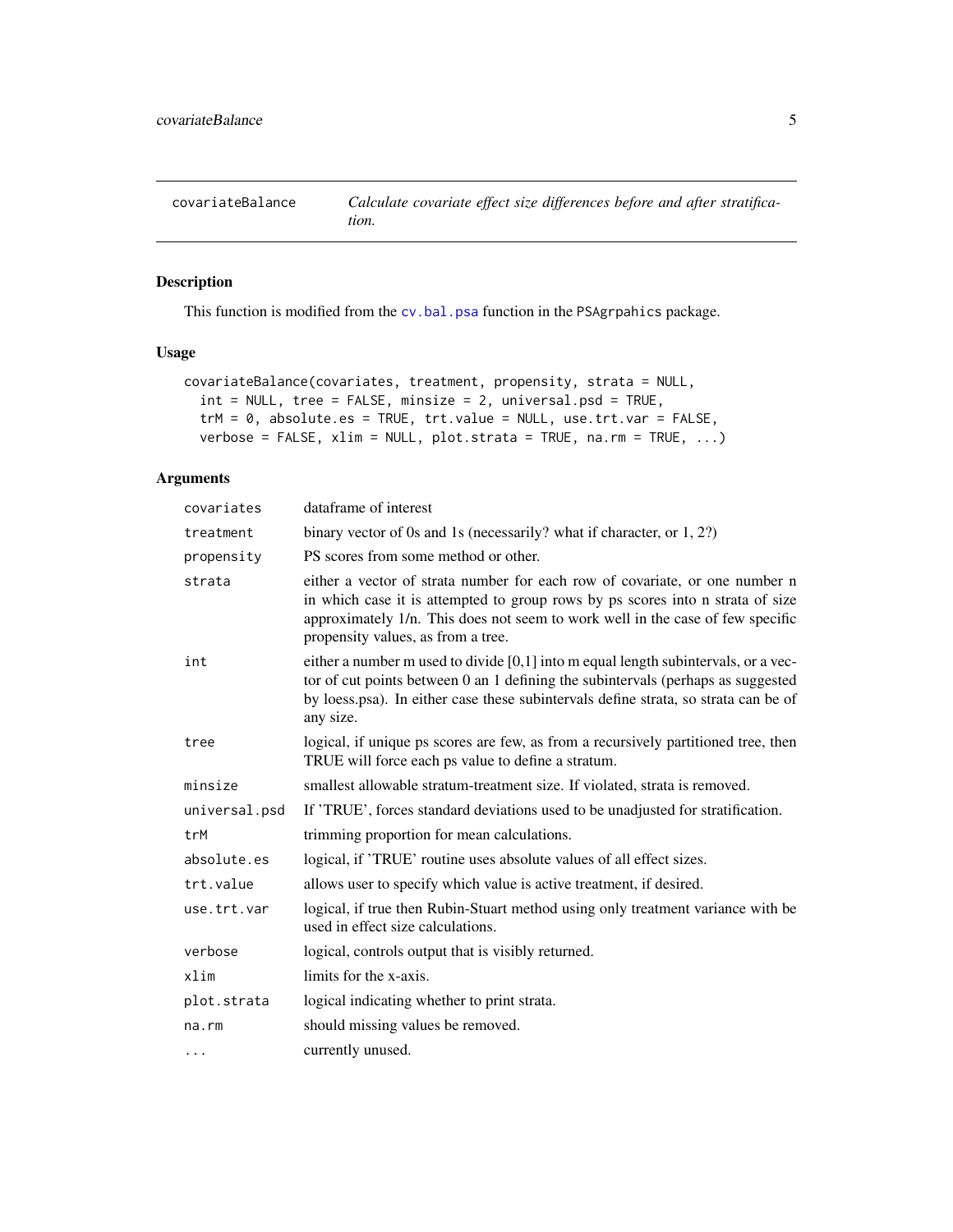#### <span id="page-5-0"></span>Details

Note: effect sizes are calculated as treatment 1 - treatment 0, or treatment B - treatment A.

#### Author(s)

Robert M. Pruzek RMPruzek@yahoo.com James E. Helmreich James.Helmreich@Marist.edu KuangNan Xiong harryxkn@yahoo.com Jason Bryer jason@bryer.org

cv.trans.psa *Transformation of Factors to Individual Levels*

#### Description

The function cv.trans.psa takes a covariate data frame and replaces each categorical covariate of n >=3 levels with n new binary covariate columns, one for each level. Transforms covariate dataframe for use with the function cv.bal.psa.

#### Usage

cv.trans.psa(covariates, fcol = NULL)

#### Arguments

| covariates | A data frame of covariates, presumably some factors.                             |
|------------|----------------------------------------------------------------------------------|
| fcol       | An optional vector containing the factor columns in the covariate data frame. In |
|            | NULL (default) routine to identify factors internally.                           |

#### Details

NOTE: This function originated in the PSAgraphics package. It has been adapted here for the multilevelPSA package.

#### Author(s)

James E. Helmreich James.Helmreich@Marist.edu

Robert M. Pruzek RMPruzek@yahoo.com

KuangNan Xiong harryxkn@yahoo.com

Jason Bryer jason@bryer.org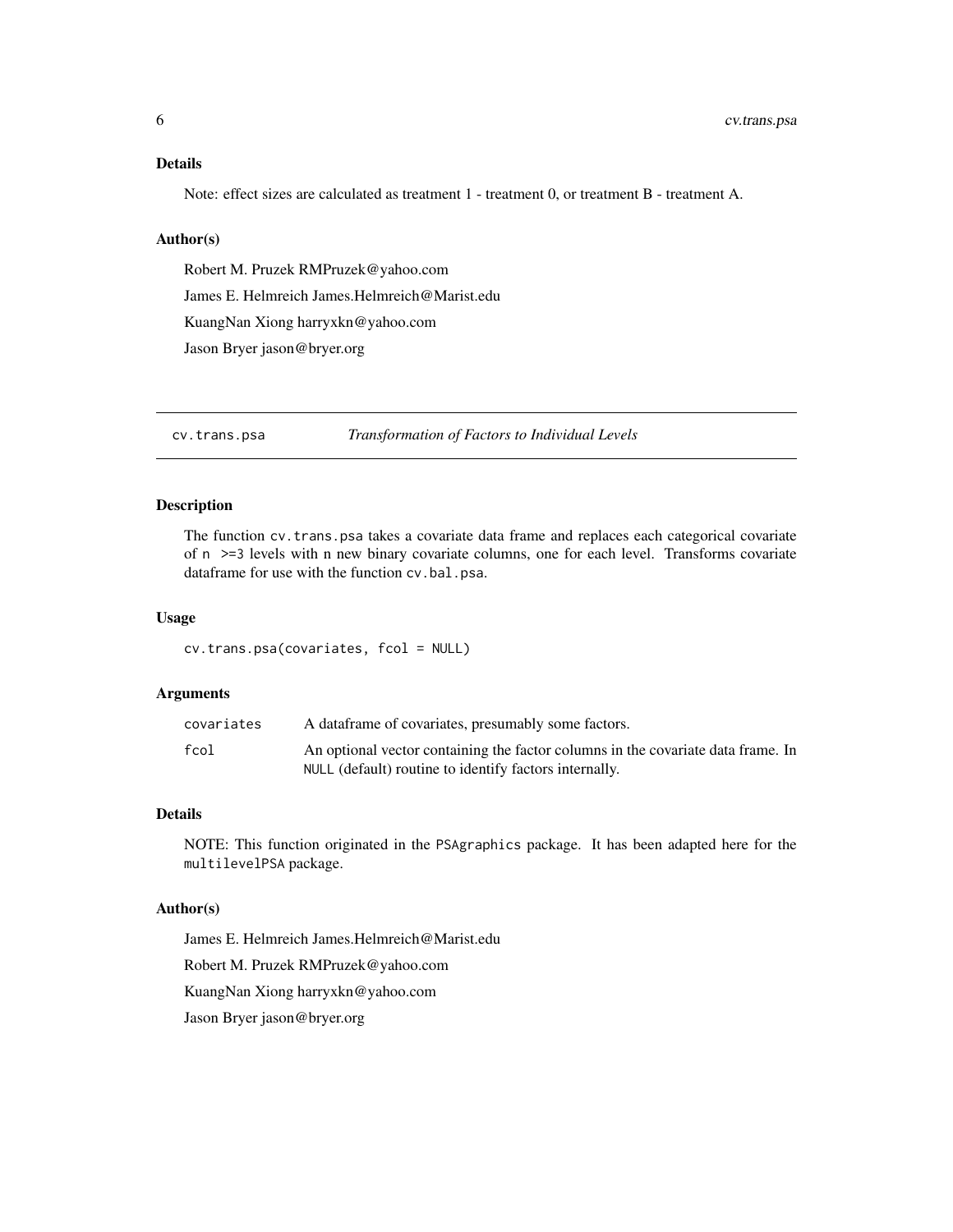<span id="page-6-0"></span>difftable.plot *This function produces a ggplot2 figure containing the mean differences for each level two, or cluster.*

#### Description

This function produces a ggplot2 figure containing the mean differences for each level two, or cluster.

#### Usage

```
difftable.plot(x, fill.colors = NULL, legendlab = NULL, ...)
```
#### Arguments

| $\mathsf{x}$ | the results of mlpsa.                                |
|--------------|------------------------------------------------------|
| fill.colors  | the colors to use for each level two.                |
| legendlab    | the label to use for the legend, or NULL to exclude. |
|              | currently unused.                                    |

#### Value

a ggplot2 figure

| getPropensityScores | Returns a data frame with two columns corresponding to the level 2 |
|---------------------|--------------------------------------------------------------------|
|                     | variable and the fitted value from the logistic regression.        |

#### Description

Returns a data frame with two columns corresponding to the level 2 variable and the fitted value from the logistic regression.

#### Usage

```
getPropensityScores(lr.results, nStrata = 5)
```
#### Arguments

| lr.results | the results of mlpsa. logistic      |
|------------|-------------------------------------|
| nStrata    | number of strata within each level. |

#### Value

a data frame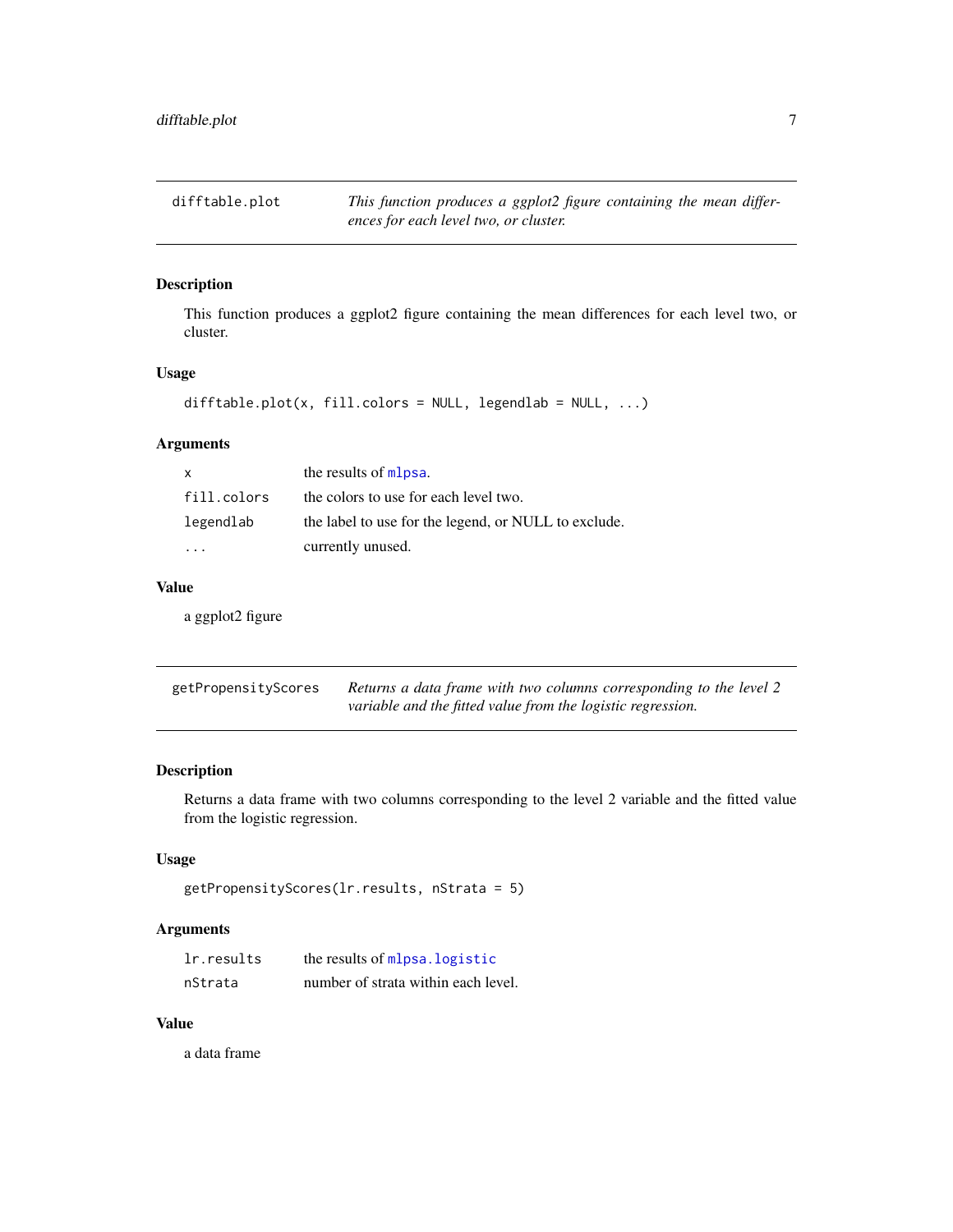#### <span id="page-7-0"></span>See Also

mlpsa.logistic

<span id="page-7-1"></span>getStrata *Returns a data frame with two columns corresponding to the level 2 variable and the leaves from the conditional inference trees.*

#### Description

Returns a data frame with two columns corresponding to the level 2 variable and the leaves from the conditional inference trees.

#### Usage

getStrata(party.results, data, level2)

#### Arguments

|        | party.results the results of mlpsa.ctree |
|--------|------------------------------------------|
| data   | the data frame to merge results to       |
| level2 | the name of the level 2 variable.        |

#### Value

a data frame

#### See Also

mlpsa.ctree

is.mlpsa *Returns true if the object is of type* mlpsa

#### Description

Returns true if the object is of type mlpsa

#### Usage

```
is.mlpsa(x)
```
#### Arguments

x the object to test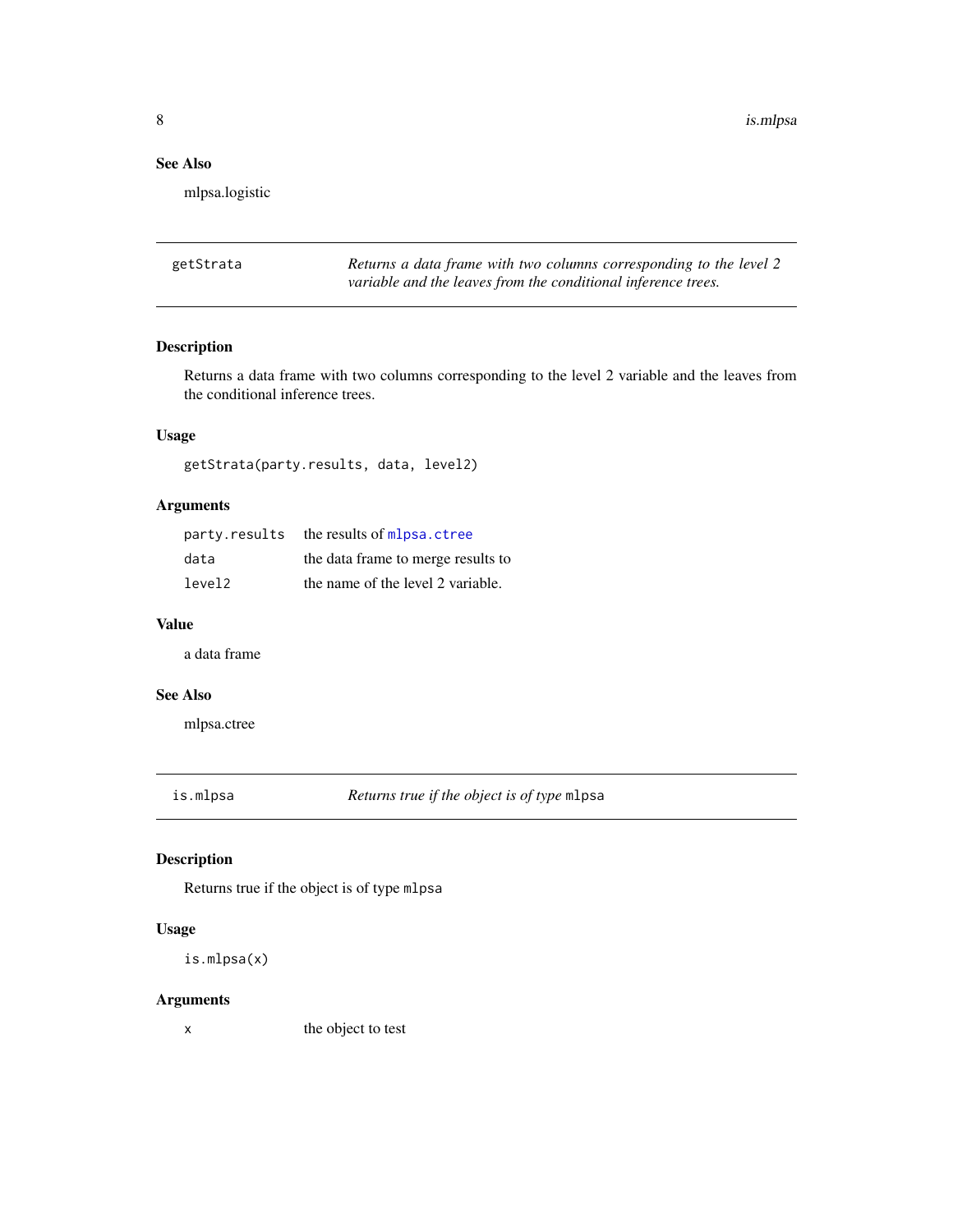<span id="page-8-0"></span>loess.plot *Loess plot with density distributions for propensity scores and outcomes on top and right, respectively.*

#### Description

Loess plot with density distributions for propensity scores and outcomes on top and right, respectively.

#### Usage

```
loess.plot(x, response, treatment, responseTitle = ",
  treatmentTitle = "Treatment", percentPoints.treat = 0.1,
 percentPoints.control = 0.01, points.treat.alpha = 0.1,
 points.control.alpha = 0.1, plot.strata, plot.strata.alpha = 0.2, ...)
```
#### Arguments

| X                     | vector of propensity scores.                                                                                   |  |
|-----------------------|----------------------------------------------------------------------------------------------------------------|--|
| response              | the response variable.                                                                                         |  |
| treatment             | the treatment variable as a logical type.                                                                      |  |
| responseTitle         | the label to use for the y-axis (i.e. the name of the response variable)                                       |  |
|                       | treatment Title the label to use for the treatment legend.                                                     |  |
| percentPoints.treat   |                                                                                                                |  |
|                       | the percentage of treatment points to randomly plot.                                                           |  |
| percentPoints.control |                                                                                                                |  |
|                       | the percentage of control points to randomly plot.                                                             |  |
| points.treat.alpha    |                                                                                                                |  |
|                       | the transparency level for treatment points.                                                                   |  |
| points.control.alpha  |                                                                                                                |  |
|                       | the transparency level for control points.                                                                     |  |
| plot.strata           | an integer value greater than 2 indicating the number of vertical lines to plot<br>corresponding to quantiles. |  |
| plot.strata.alpha     |                                                                                                                |  |
|                       | the alpha level for the vertical lines.                                                                        |  |
| $\cdots$              | other parameters passed to geom_smooth and stat_smooth.                                                        |  |
|                       |                                                                                                                |  |

#### Value

a ggplot2 figure

#### See Also

plot.mlpsa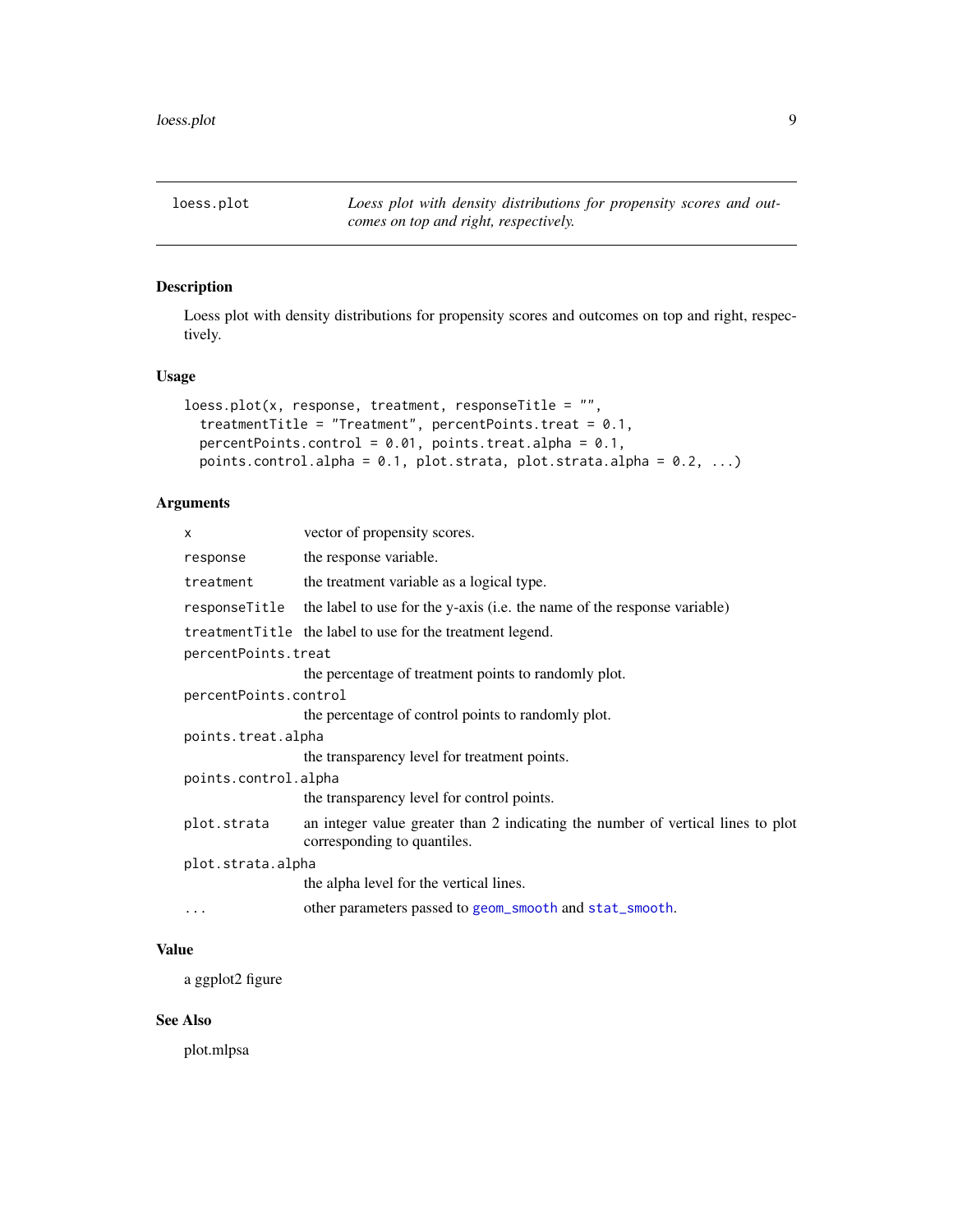10 lsos

#### Examples

```
## Not run:
require(multilevelPSA)
require(party)
data(pisana)
data(pisa.psa.cols)
cnt = 'USA' #Can change this to USA, MEX, or CAN
pisana2 = pisana[pisana$CNT == cnt,]
pisana2$treat <- as.integer(pisana2$PUBPRIV) %% 2
lr.results <- glm(treat ~ ., data=pisana2[,c('treat',pisa.psa.cols)], family='binomial')
st = data.frame(ps=fitted(lr.results),
math=apply(pisana2[,paste('PV', 1:5, 'MATH', sep='')], 1, mean),
pubpriv=pisana2$treat)
st$treat = as.logical(st$pubpriv)
loess.plot(st$ps, response=st$math, treatment=st$treat, percentPoints.control = 0.4,
           percentPoints.treat=0.4)
```
## End(Not run)

lsos *Nicer list of objects in memory. Particularly useful for analysis of large data.* [#http://stackoverflow.com/questions/1358003/](# http://stackoverflow.com/questions/1358003/tricks-to-manage-the-available-memory-in-an-r-session) [tricks-to-manage-the-available-memory-in-an-r-session](# http://stackoverflow.com/questions/1358003/tricks-to-manage-the-available-memory-in-an-r-session)

#### Description

Nicer list of objects in memory. Particularly useful for analysis of large data. [#http://stackoverfl](# http://stackoverflow.com/questions/1358003/tricks-to-manage-the-available-memory-in-an-r-session)ow. [com/questions/1358003/tricks-to-manage-the-available-memory-in-an-r-session](# http://stackoverflow.com/questions/1358003/tricks-to-manage-the-available-memory-in-an-r-session)

#### Usage

 $lsos(..., n = 10)$ 

#### Arguments

| $\cdots$ | not used.                        |
|----------|----------------------------------|
| n        | the number of objects to return. |

#### Value

a list of objects loaded sorted by size.

<span id="page-9-0"></span>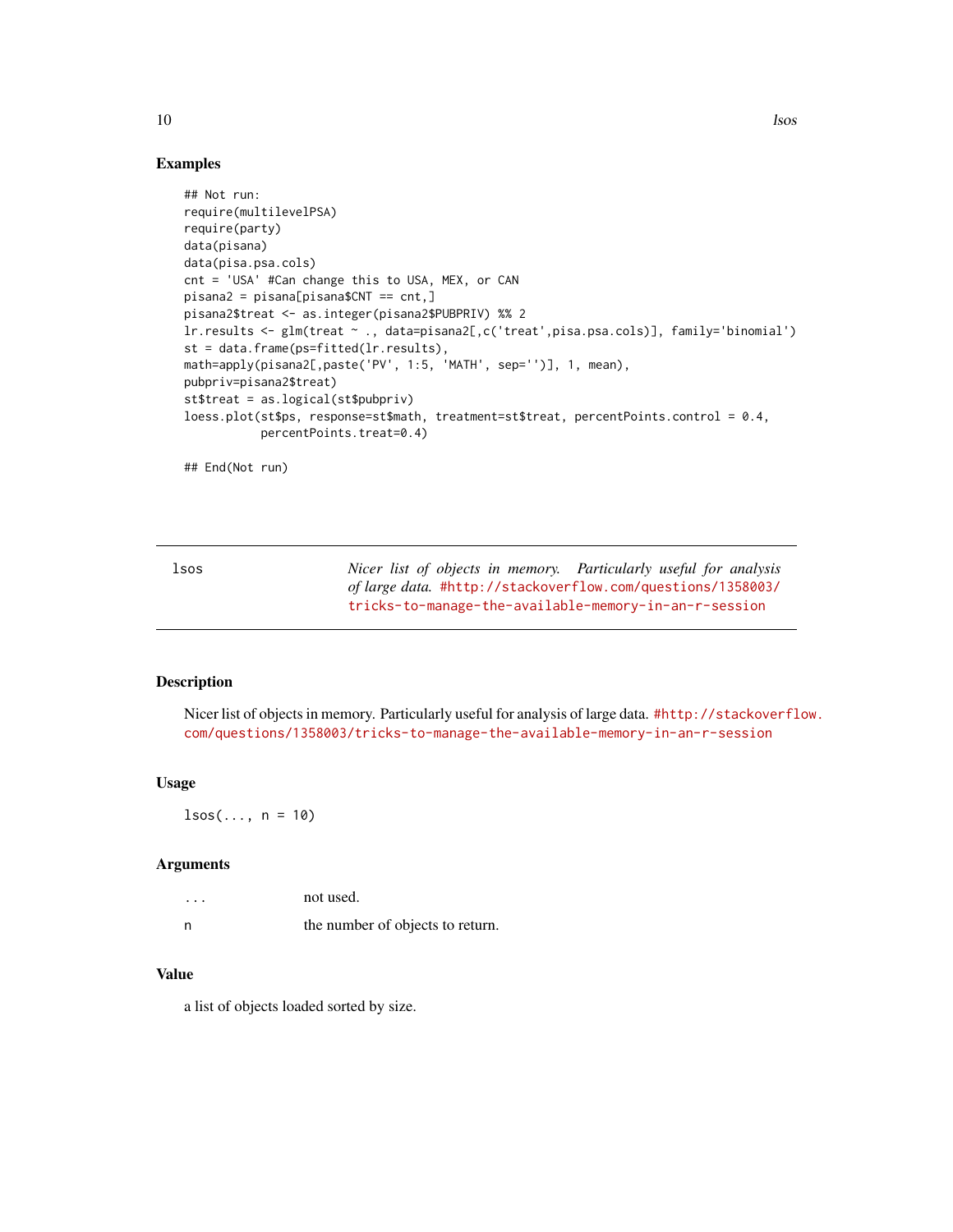<span id="page-10-0"></span>missing.plot *Returns a heat map graphic representing missingness of variables grouped by the given grouping vector.*

#### Description

NOTE: This is an experimental function and the results may vary depending on the nature of the dataset.

#### Usage

```
missing.plot(x, grouping, grid = FALSE, widths = c(ggplot2::unit(3, "null"),
  ggplot2::unit(1, "inches")), heights = c(ggplot2::unit(1, "inches"),
  ggplot2::unit(3, "null")), color = "red", ...)
```
#### Arguments

| X         | a data frame containing the variables to visualize missingness                |
|-----------|-------------------------------------------------------------------------------|
| grouping  | a vector of length nrow(vars) corresponding to how missing will be grouped by |
| grid      | whether to draw a grid between tiles                                          |
| widths    | the ratio of the widths of the heatmap and histogram.                         |
| heights   | the ratio of the heights of the heatmap and histogram.                        |
| color     | the color used for indicating missingness.                                    |
| $\ddotsc$ | currently unused.                                                             |
|           |                                                                               |

#### Value

a ggplot2 expression

#### See Also

plot.mlpsa

<span id="page-10-1"></span>

| mlpsa | This function will perform phase II of the multilevel propensity score |
|-------|------------------------------------------------------------------------|
|       | analysis.                                                              |

#### Description

TODO: Need more details

```
mlpsa(response, treatment = NULL, strata = NULL, level2 = NULL,
 minN = 5, reverse = FALSE, ci.level = 0.05)
```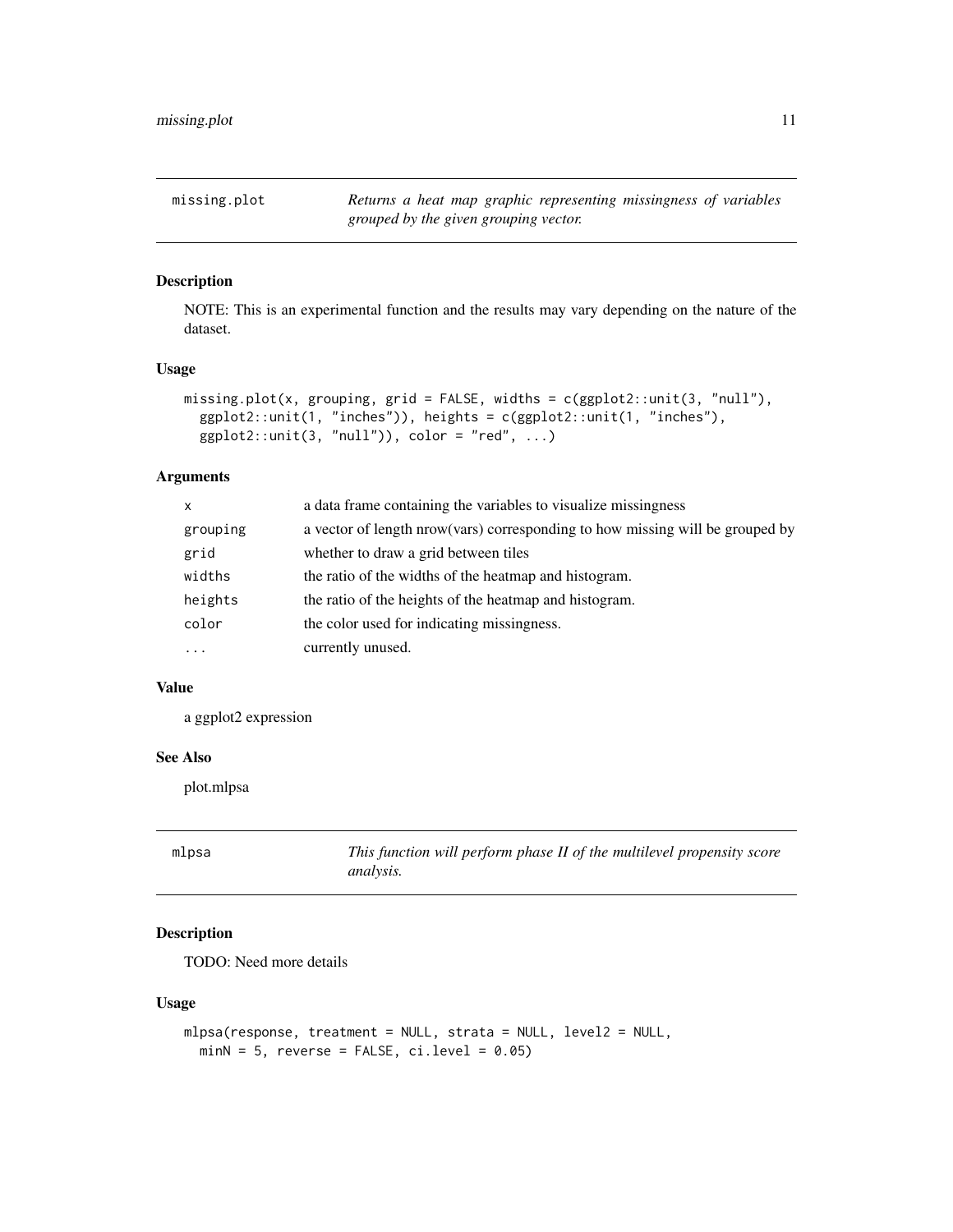#### <span id="page-11-0"></span>Arguments

| response  | vector containing the response values                                                          |
|-----------|------------------------------------------------------------------------------------------------|
| treatment | vector containing the treatment conditions                                                     |
| strata    | vector containing the strata for each response                                                 |
| level2    | vector containing the level 2 specifications                                                   |
| minN      | the minimum number of subjects per strata for that strata to be included in the<br>analysis.   |
| reverse   | reverse the order of treatment and control for the difference calculation.                     |
| ci.level  | the confidence level to use for confidence intervals. Defaults to a 95% confi-<br>dence level. |

#### Details

The ci.adjust provides a Bonferroni-Sidak adjusted confidence intervals based on the number of levels/clusters.

#### Value

a mlpsa class

#### See Also

[mlpsa.ctree](#page-13-1) [mlpsa.logistic](#page-16-1)

#### Examples

```
## Not run:
require(multilevelPSA)
require(party)
data(pisana)
data(pisa.colnames)
data(pisa.psa.cols)
mlctree = mlpsa.ctree(pisana[,c('CNT','PUBPRIV',pisa.psa.cols)], formula=PUBPRIV ~ ., level2='CNT')
student.party = getStrata(mlctree, pisana, level2='CNT')
student.party$mathscore = apply(student.party[,paste0('PV', 1:5, 'MATH')], 1, sum) / 5
results.psa.math = mlpsa(response=student.party$mathscore,
       treatment=student.party$PUBPRIV,
       strata=student.party$strata,
      level2=student.party$CNT, minN=5)
results.psa.math
summary(results.psa.math)
```
## End(Not run)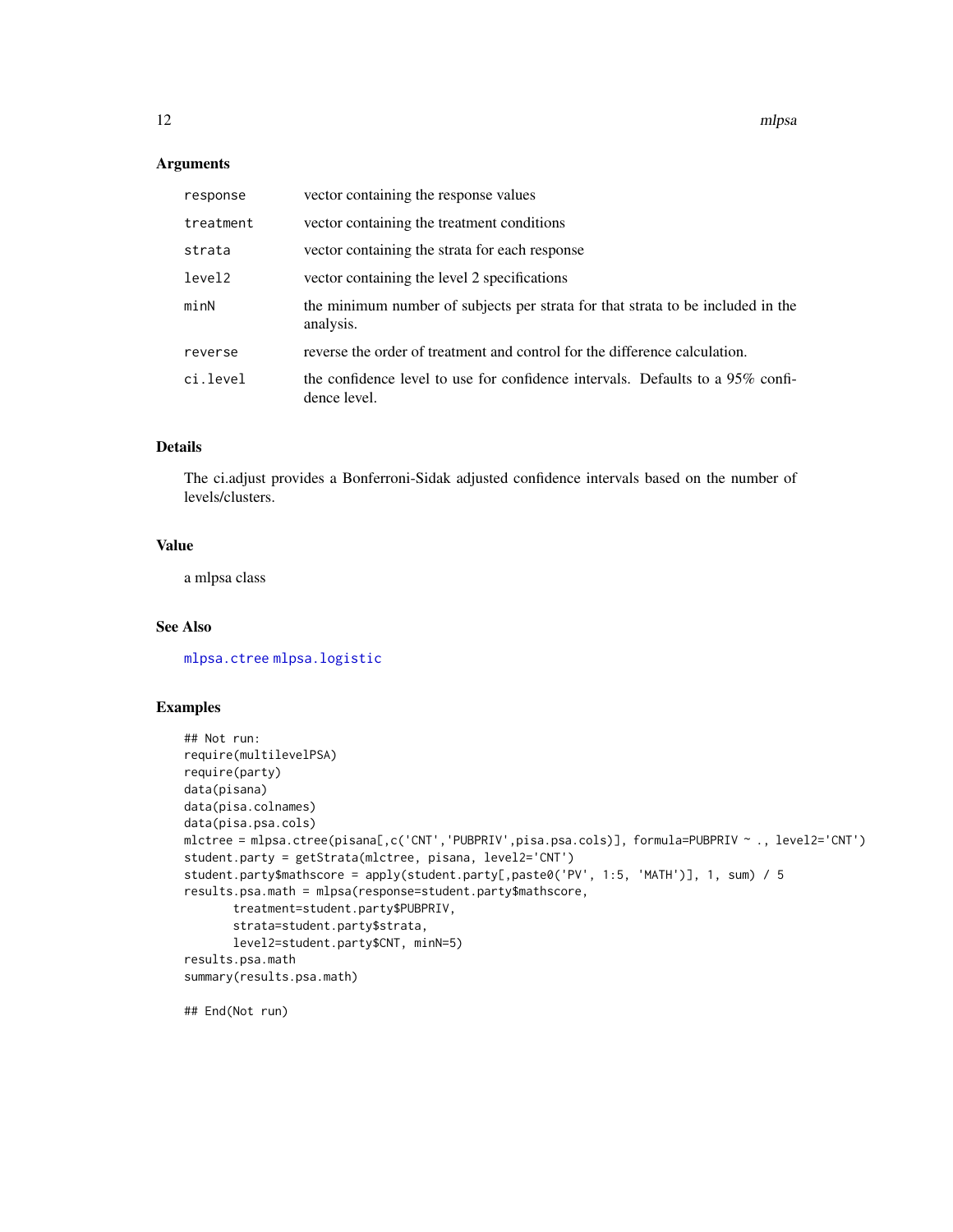<span id="page-12-1"></span><span id="page-12-0"></span>

#### Description

The plot created uses the ggplot2 framework. As such, additional modifications can be made. This plot is an extension of the circ.psa function in the PSAgraphics package for multilevel models.

#### Usage

```
mlpsa.circ.plot(x, xlab = names(multilevelPSA$level2.summary)[4],
 ylab = names(multilevelPSA$level2.summary)[5], legendlab = "Level 2",
  title = NULL, overall.col = "blue", overall.ci.col = "green",
  level1.plot = FALSE, level1.point.size = NULL, level1.rug.plot = NULL,
  level1.projection.lines = FALSE, level2.plot = TRUE,
  level2.point.size = NULL, level2.rug.plot = "tr",
  level2.projection.lines = TRUE, level2.label = FALSE,
  unweighted.means = FALSE, weighted.means = FALSE, fill.colors = NULL,
  ...)
```

| X                       | the results of mlpsa.                                                                                                                    |  |
|-------------------------|------------------------------------------------------------------------------------------------------------------------------------------|--|
| xlab                    | label for the x-axis.                                                                                                                    |  |
| ylab                    | label for the y-axis.                                                                                                                    |  |
| legendlab               | the label for the legend, or NULL to exclude.                                                                                            |  |
| title                   | title for the figure.                                                                                                                    |  |
| overall.col             | the color used for the overall results.                                                                                                  |  |
|                         | overall.ci.col the color used for the confidence intervals.                                                                              |  |
| level1.plot             | logical value indicating whether level 1 points should be plotted.                                                                       |  |
| level1.point.size       |                                                                                                                                          |  |
|                         | the size of level 1 points                                                                                                               |  |
| level1.rug.plot         |                                                                                                                                          |  |
|                         | the placement for plotting a level 2 rug. Possible values are b1 (for left and<br>bottom), tr (for top and right), or NULL (to exclude). |  |
| level1.projection.lines |                                                                                                                                          |  |
|                         | logical value indicating whether level 1 project lines (parallel to the unit line)<br>are drawn.                                         |  |
| level2.plot             | logical value indicating whether level 2 points should be plotted.                                                                       |  |
| level2.point.size       |                                                                                                                                          |  |
|                         | the size of level 2 points                                                                                                               |  |
| level2.rug.plot         |                                                                                                                                          |  |
|                         | the placement for plotting a level 2 rug. Possible values are b1 (for left and<br>bottom), tr (for top and right), or NULL (to exclude). |  |
|                         |                                                                                                                                          |  |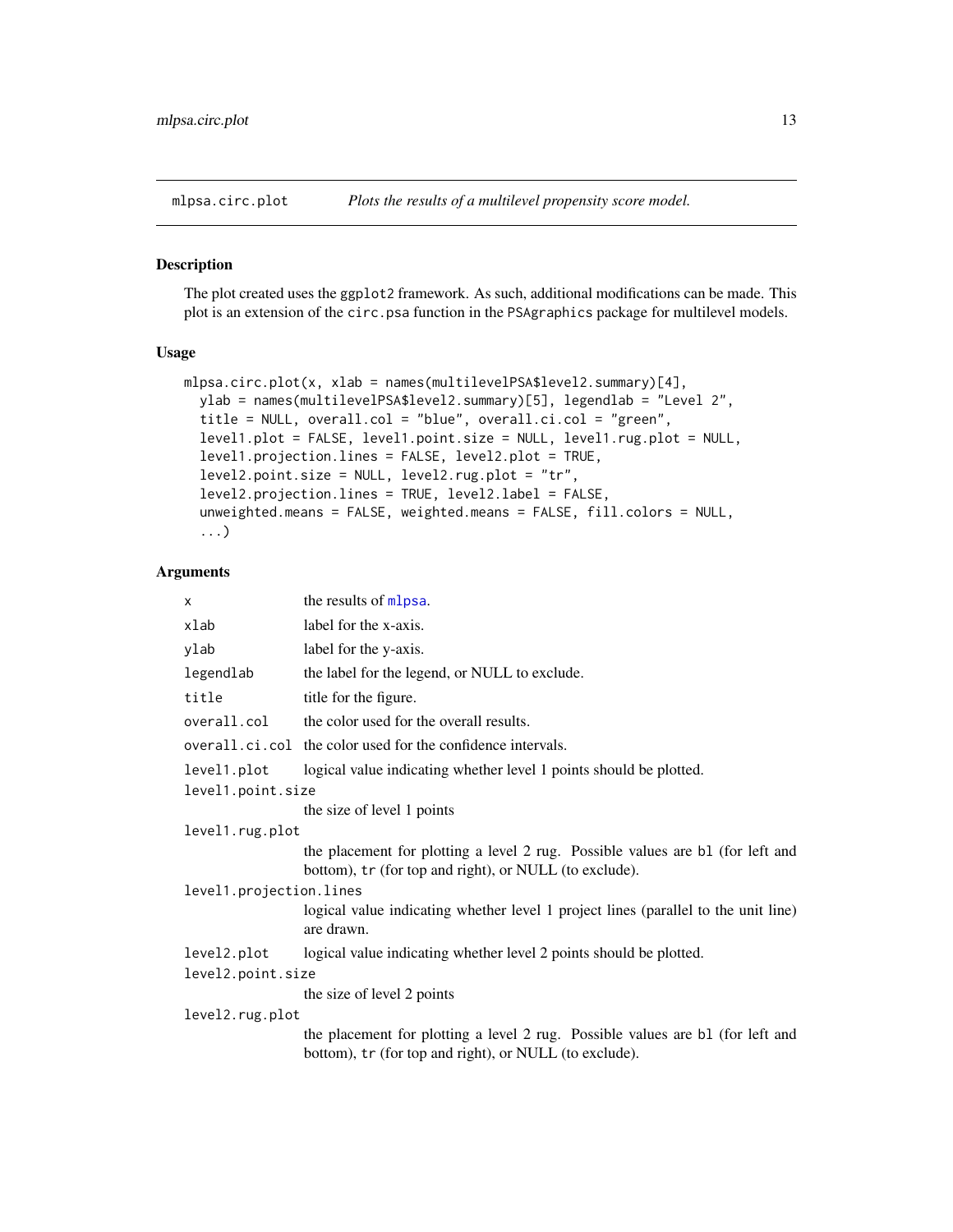<span id="page-13-0"></span>

| level2.projection.lines |                                                                                                                                                                                                |  |
|-------------------------|------------------------------------------------------------------------------------------------------------------------------------------------------------------------------------------------|--|
|                         | logical value indicating whether level 2 project lines (parallel to the unit line)<br>are drawn.                                                                                               |  |
| level2.label            | logical value indicating whether level 2 points should be labeled.                                                                                                                             |  |
| unweighted.means        |                                                                                                                                                                                                |  |
|                         | logical value indicating whether horizontal and vertical lines are drawn repre-<br>senting the unweighted ( <i>i.e.</i> unadjusted from phase I of PSA) means for each<br>level 2, or cluster. |  |
|                         | weighted means logical value indicating whether horizontal and vertical lines are drawn repre-<br>senting the weighted means for each level 2, or cluster.                                     |  |
| fill.colors             | if specified, the colors to use for level 2 points.                                                                                                                                            |  |
| $\cdots$                | currently unused.                                                                                                                                                                              |  |

#### See Also

plot.mlpsa

#### Examples

```
## Not run:
data(pisana)
data(pisa.colnames)
data(pisa.psa.cols)
mlctree = mlpsa.ctree(pisana[,c('CNT','PUBPRIV',pisa.psa.cols)],
                      formula=PUBPRIV ~ ., level2='CNT')
student.party = getStrata(mlctree, pisana, level2='CNT')
student.party$mathscore = apply(student.party[,paste0('PV', 1:5, 'MATH')], 1, sum) / 5
results.psa.math = mlpsa(response=student.party$mathscore,
       treatment=student.party$PUBPRIV,
       strata=student.party$strata,
       level2=student.party$CNT, minN=5)
mlpsa.circ.plot(results.psa.math, legendlab=FALSE)
```
## End(Not run)

<span id="page-13-1"></span>mlpsa.ctree *Estimates propensity scores using the recursive partitioning in a conditional inference framework.*

#### Description

This function will estimate propensity scores using the conditional inference framework as outlined in the party package. Specifically, a separate tree will be estimated for each level 2 (or cluster). A key advantage of this framework over other methods for estimating propensity scores is that this method will work on data sets containing missing values.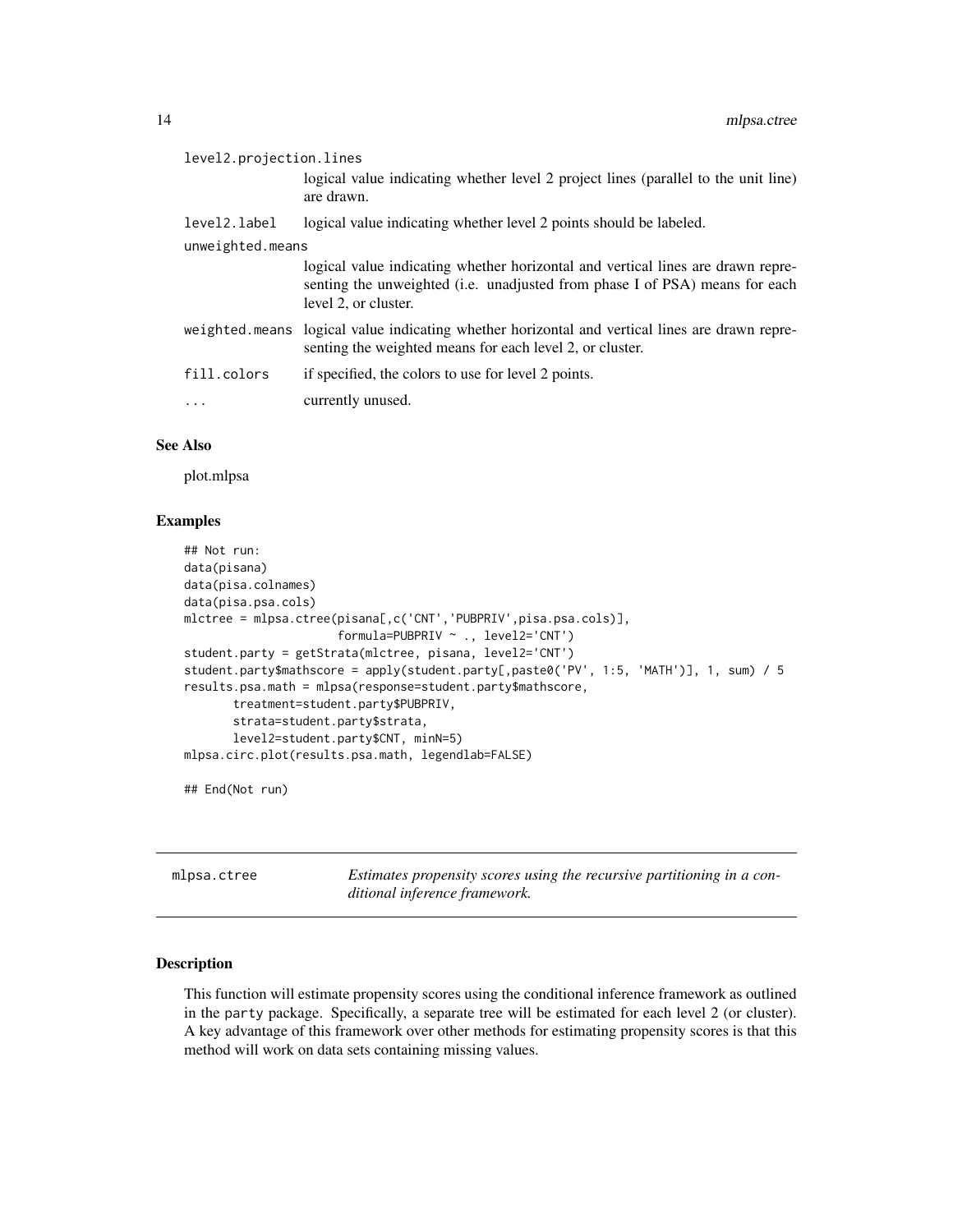#### <span id="page-14-0"></span>mlpsa.difference.plot 15

#### Usage

```
mlpsa.ctree(vars, formula, level2, ...)
```
#### Arguments

| vars     | a data frame containing the covariates to use for estimating the propensity scores. |
|----------|-------------------------------------------------------------------------------------|
| formula  | the model for estimating the propensity scores. For example, treat $\sim$ .         |
| level2   | the name of the column in vars specifying the level 2 (or cluster).                 |
| $\cdots$ | currently unused.                                                                   |

#### Value

a list of BinaryTree-class classes for each level 2

#### References

Torsten Hothorn, Kurt Hornik and Achim Zeileis (2006). Unbiased Recursive Partitioning: A Conditional Inference Framework. Journal of Computational and Graphical Statistics, 15(3), 651–674.

#### See Also

[getStrata](#page-7-1) [tree.plot](#page-25-1)

mlpsa.difference.plot *Creates a graphic summarizing the differences between treatment and comparison groups within and across level two clusters.*

#### Description

Creates a graphic summarizing the differences between treatment and comparison groups within and across level two clusters.

```
mlpsa.difference.plot(x, xlab, ylab = NULL, title = NULL,
 overall.col = "blue", overall.ci.col = "green",
  level2.point.size = NULL, level1.points = TRUE, errorbars = TRUE,
 errorbars.adjusted.ci = TRUE, level2.rug.plot = TRUE, jitter = TRUE,
 reorder = TRUE, labelLevel2 = TRUE, sd = NULL, xlim, ...)
```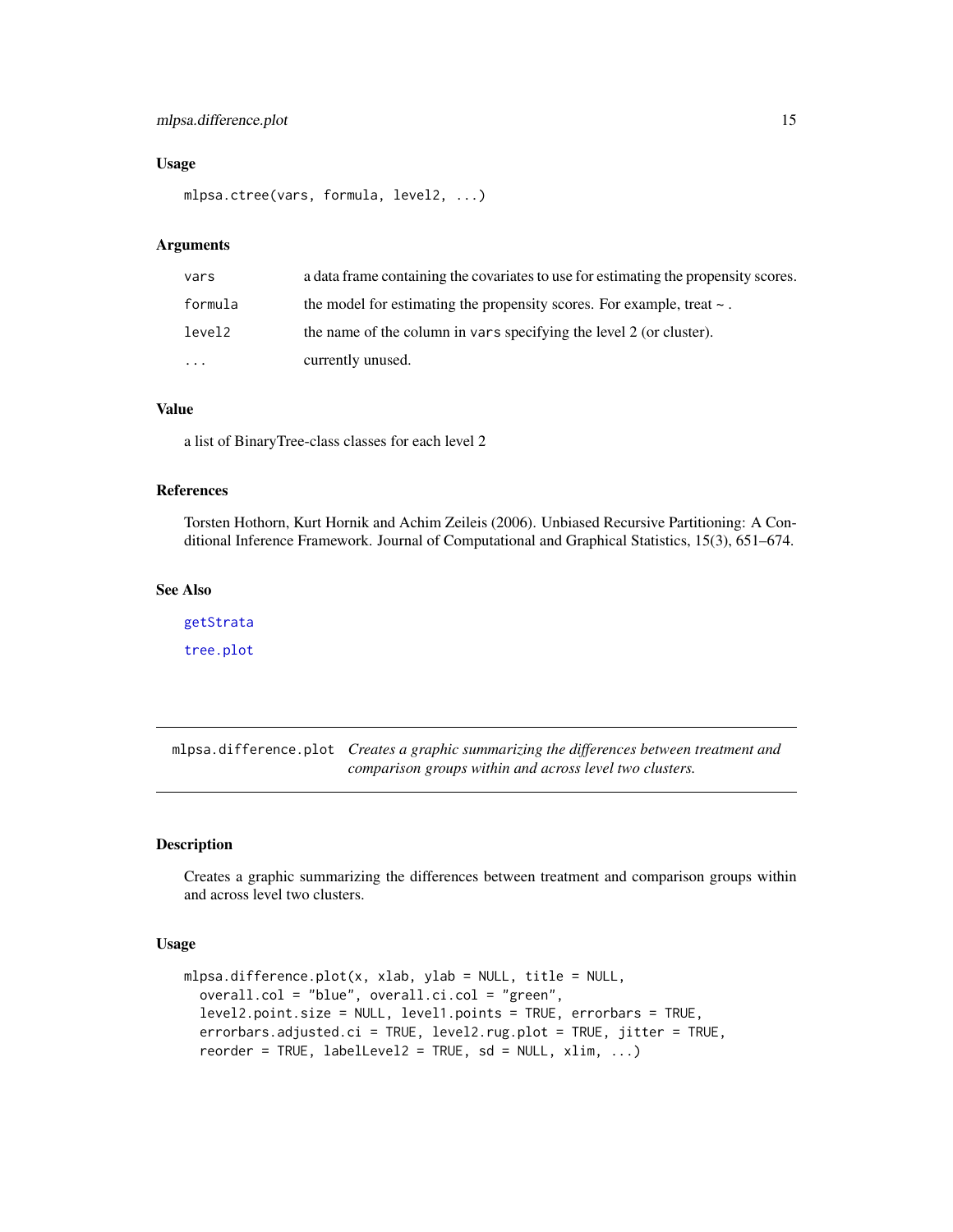#### <span id="page-15-0"></span>Arguments

| X                                                                                 | the results of mlpsa.                                                                                               |  |
|-----------------------------------------------------------------------------------|---------------------------------------------------------------------------------------------------------------------|--|
| xlab                                                                              | label for the x-axis, or NULL to exclude.                                                                           |  |
| ylab                                                                              | label for the y-axis, or NULL to exclude.                                                                           |  |
| title                                                                             | title of the figure, or NULL to exclude.                                                                            |  |
| overall.col                                                                       | the color of the overall results line.                                                                              |  |
| overall.ci.col the color of the overall confidence interval.<br>level2.point.size |                                                                                                                     |  |
|                                                                                   | the point size of level 2 points.                                                                                   |  |
| level1.points                                                                     | logical value indicating whether level 1 strata should be plotted.                                                  |  |
| errorbars                                                                         | logical value indicating whether error bars should be plotted for for each level<br>$\mathbf{1}$ .                  |  |
| errorbars.adjusted.ci                                                             |                                                                                                                     |  |
|                                                                                   | whether the Bonferroni adjusted error bars should be plotted (these will be<br>dashed lines).                       |  |
| level2.rug.plot                                                                   |                                                                                                                     |  |
|                                                                                   | logical value indicating whether a rug plot should be plotted for level 2.                                          |  |
| jitter                                                                            | logical value indicating whether level 1 points should be jittered.                                                 |  |
| reorder                                                                           | logical value indicating whether the level two clusters should be reordered from<br>largest difference to smallest. |  |
| labelLevel2                                                                       | logical value indicating whether the difference for each level 2 should be labeled.                                 |  |
| sd                                                                                | If specified, effect sizes will be plotted instead of difference in the native unit.                                |  |
| xlim                                                                              | the limits of the x-axis.                                                                                           |  |
| $\cdots$                                                                          | currently unused.                                                                                                   |  |

#### See Also

plot.mlpsa

#### Examples

```
## Not run:
data(pisana)
data(pisa.colnames)
data(pisa.psa.cols)
mlctree = mlpsa.ctree(pisana[,c('CNT','PUBPRIV',pisa.psa.cols)], formula=PUBPRIV ~ ., level2='CNT')
student.party = getStrata(mlctree, pisana, level2='CNT')
student.party$mathscore = apply(student.party[,paste0('PV', 1:5, 'MATH')], 1, sum) / 5
results.psa.math = mlpsa(response=student.party$mathscore,
       treatment=student.party$PUBPRIV,
       strata=student.party$strata,
       level2=student.party$CNT, minN=5)
mlpsa.difference.plot(results.psa.math, sd=mean(student.party$mathscore, na.rm=TRUE))
```
## End(Not run)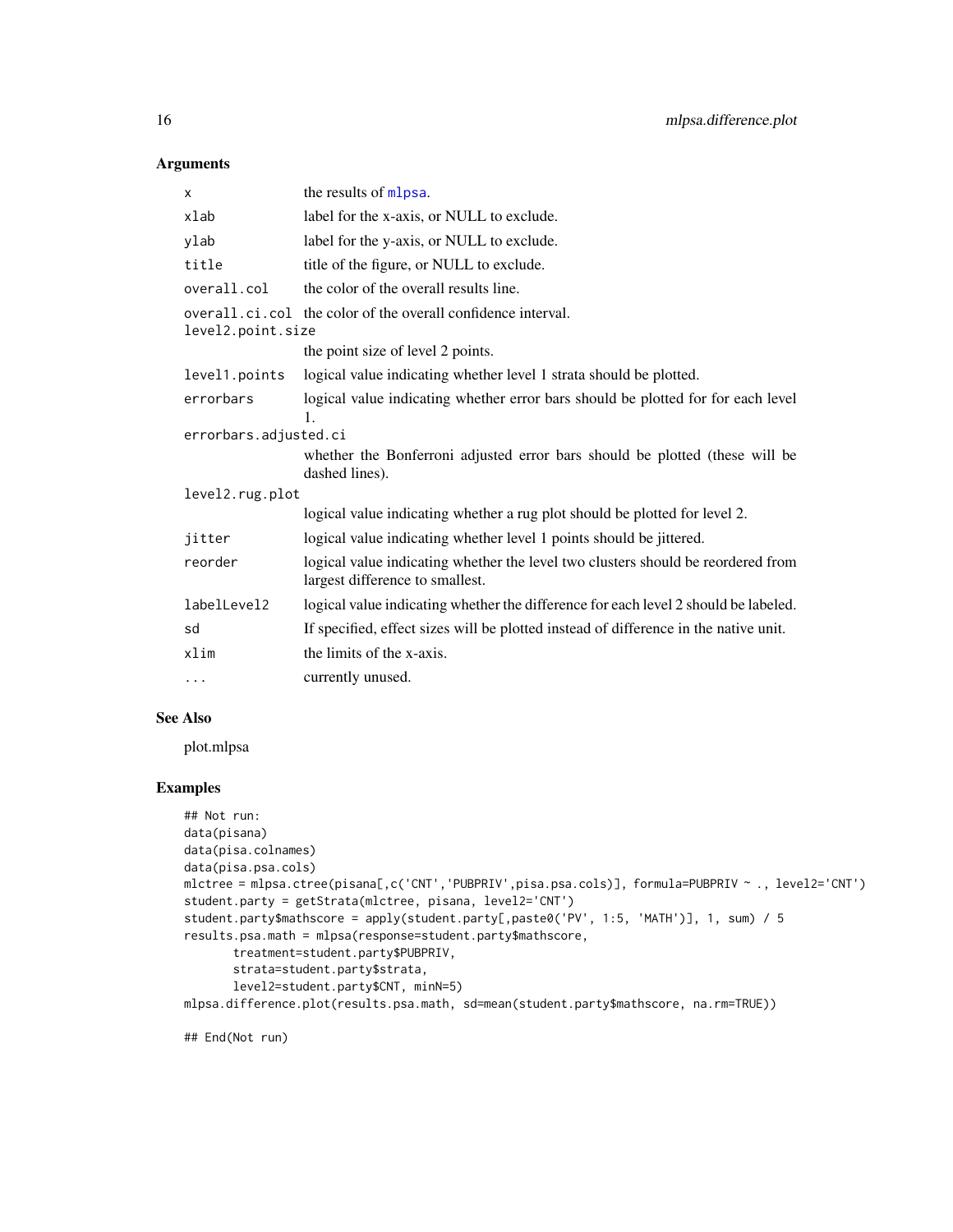<span id="page-16-2"></span><span id="page-16-0"></span>mlpsa.distribution.plot

*Plots distribution for either the treatment or comparison group.*

#### Description

Plots distribution for either the treatment or comparison group.

#### Usage

```
mlpsa.distribution.plot(x, treat, fill.colours = NULL, flip = TRUE,
  label = treat, level2.label = NULL, legendlab = NULL,
  axis.text.size = 8, fill.colors = NULL, ...)
```
#### Arguments

| $\mathsf{x}$ | the results of mlpsa.                                                                                              |
|--------------|--------------------------------------------------------------------------------------------------------------------|
| treat        | the group to plot. This must be one of the two levels of the treatment variable.                                   |
| fill.colours | if specified, the colors to use for level 2 points.                                                                |
| flip         | if TRUE, the level 2 clusters will be on the y-axis and the outcome variable on<br>the x-axis. Otherwise reversed. |
| label        | the label to use for the axis.                                                                                     |
| level2.label | the axis label for the level 2 indicators.                                                                         |
| legendlab    | the label for the legend, or NULL to exclude a legend.                                                             |
|              | axis.text.size the size of the axis text                                                                           |
| fill.colors  | if specified, the colors to use for level 2 points.                                                                |
| .            | currently unused.                                                                                                  |

#### See Also

plot.mlpsa

<span id="page-16-1"></span>

| mlpsa.logistic | Estimates propensity scores using logistic regression. |  |
|----------------|--------------------------------------------------------|--|
|----------------|--------------------------------------------------------|--|

#### Description

This method will estimate a separate logistic regression model for each level 2 (or cluster).

```
mlpsa.logistic(vars, formula, level2, stepAIC = FALSE, ...)
```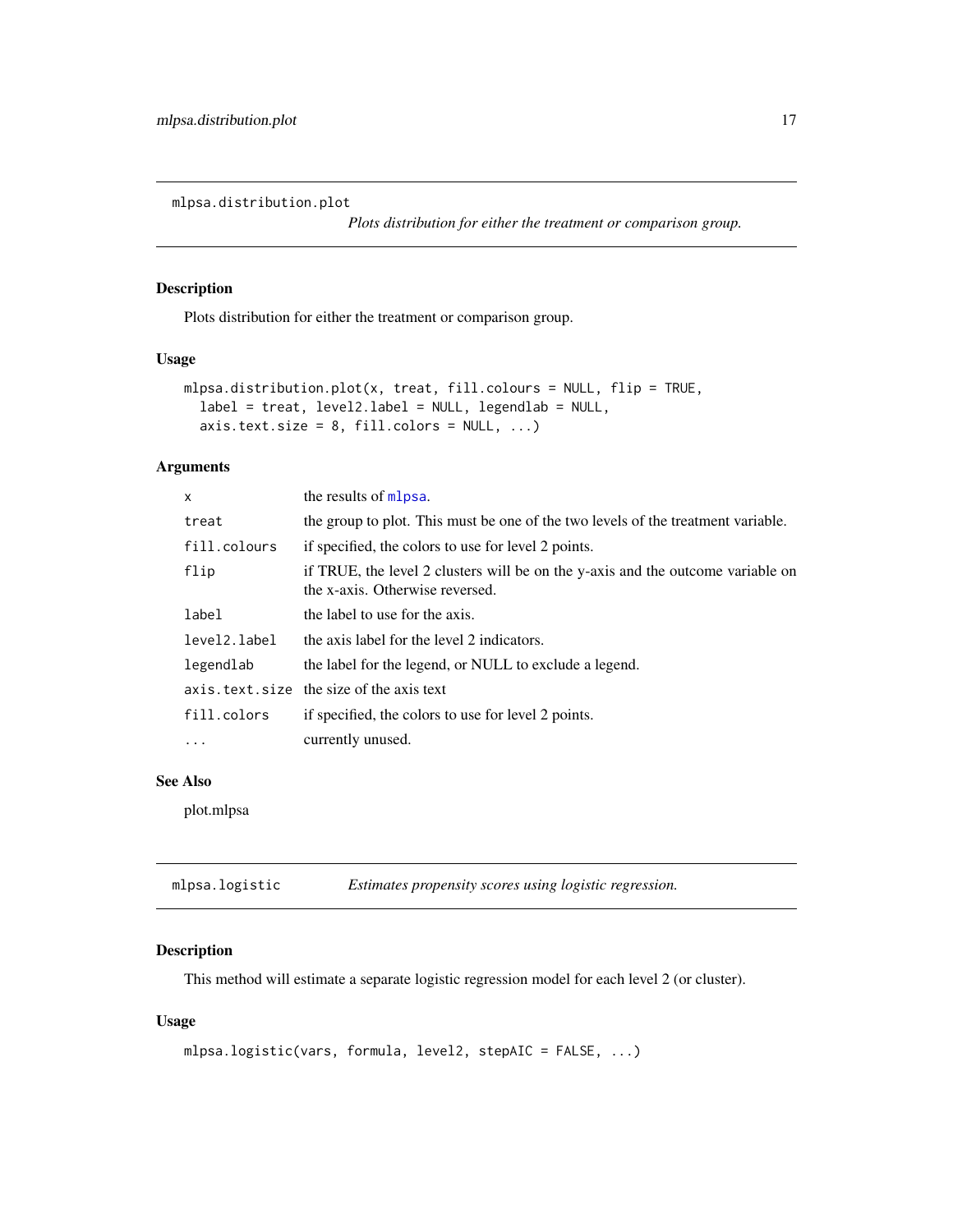#### <span id="page-17-0"></span>Arguments

| vars     | data frame containing the variables to estimate the logistic regression    |
|----------|----------------------------------------------------------------------------|
| formula  | the logistic regression formula to use                                     |
| level2   | the name of the column containing the level 2 specification                |
| stepAIC  | if true, the stepAIC from the MASS package will be used within each level. |
| $\cdots$ | currently unused.                                                          |

#### Value

a list of glm classes for each level 2 or stepwise-selected model if stepAIC is true.

#### See Also

getPropensityScores

pisa.colnames *Mapping of variables in* [pisana](#page-18-1) *with full descriptions.*

#### Description

This data frame provides three variables, Variable corresponding to the column names in [pisana](#page-18-1), ShortDesc providing a short description of the variable as a valid R object name, and Desc providing a longer description of the variable.

#### Format

a data frame with 50 rows of 3 variables.

pisa.countries *Data frame mapping PISA countries to their three letter abbreviation.*

#### Description

This data frame has two columns, CNT3 for the three letter abbreviation of each country and Country that provides the full country name in English.

#### Format

data frame with 65 rows of 2 variables.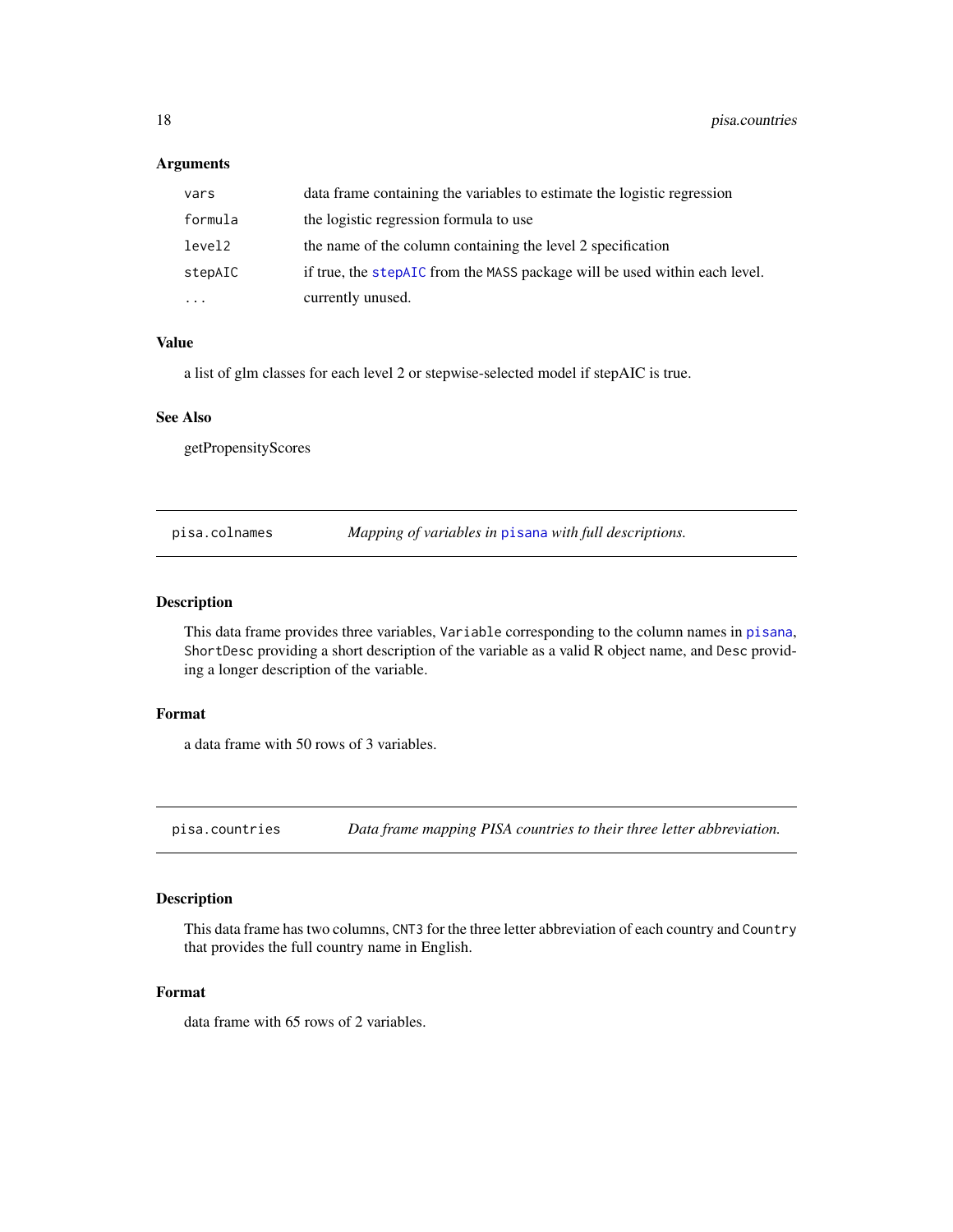<span id="page-18-0"></span>pisa.psa.cols *Character vector representing the list of covariates used for estimating propensity scores.*

#### Description

Character vector representing the list of covariates used for estimating propensity scores.

#### Format

a character vector with covariate names for estimating propensity scores.

<span id="page-18-1"></span>

| pisana | North American (i.e. Canada, Mexico, and United States) student re- |
|--------|---------------------------------------------------------------------|
|        | sults of the 2009 Programme of International Student Assessment.    |

#### Description

Student results from the 2009 Programme of International Student Assessment (PISA) as provided by the Organization for Economic Co-operation and Development (OECD). See [http://](http://www.pisa.oecd.org/) [www.pisa.oecd.org/](http://www.pisa.oecd.org/) for more information including the code book.

#### Format

a data frame with 66,548 obvservations of 65 variables.

#### Details

Note that missing values have been imputed using the [http://cran.r-project.org/web/packages/mice/index.html](#page-0-0) package. Details on the specific procedure are in the pisa.impute function in the pisa [package.](http://github.com/jbryer/pisa)

#### Source

Organization for Economic Co-operation and Development

#### References

Organization for Economic Co-operation and Development (2009). Programme for International Student Assessment (PISA). <http://www.pisa.oecd.org/>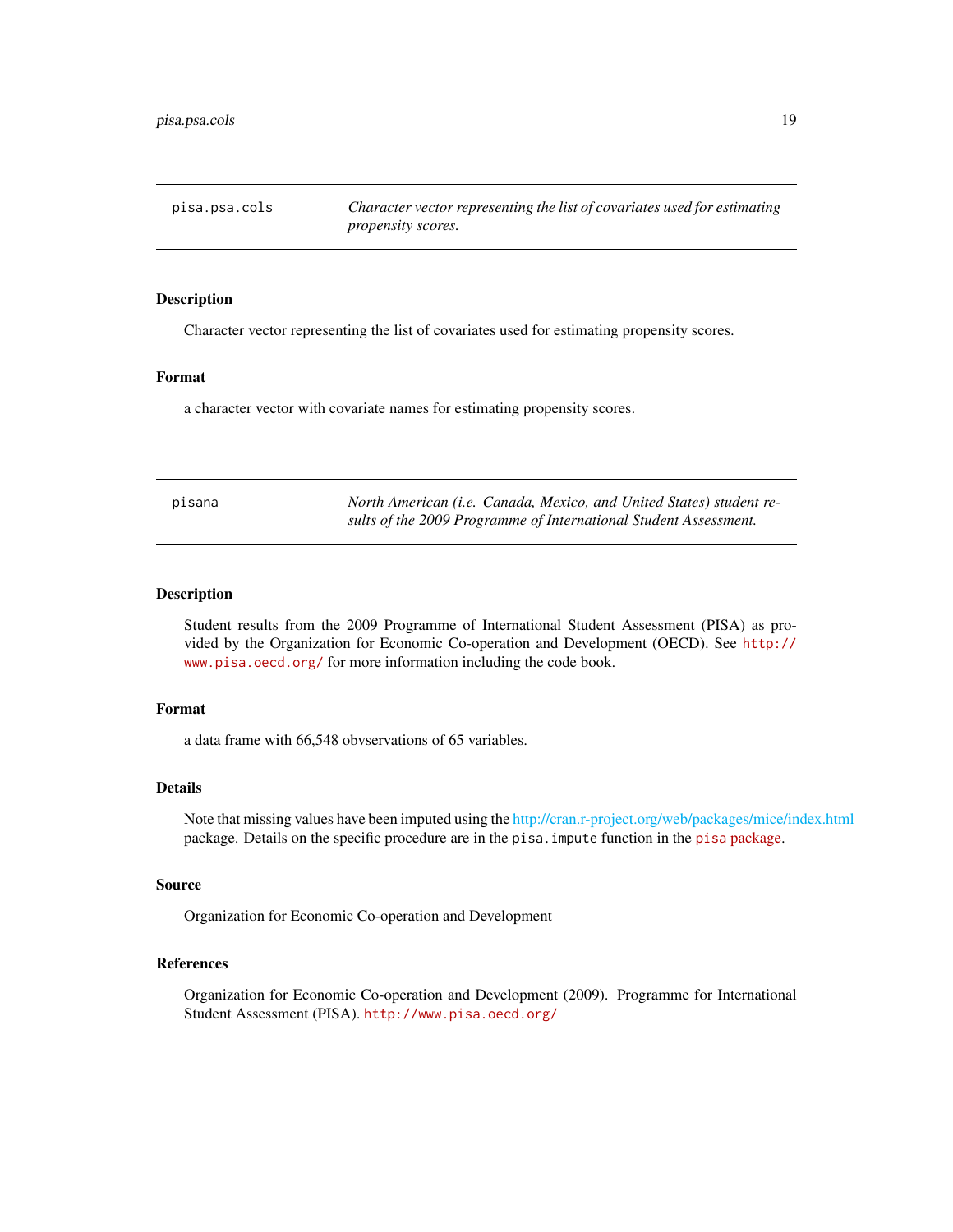```
plot.covariate.balance
```
*Multiple covariate balance assessment plot.*

#### Description

A graphic based upon [cv.bal.psa](#page-0-0) function in the PSAgraphics package. This graphic plots the effect sizes for multiple covariates before and after propensity score adjustement.

#### Usage

```
## S3 method for class 'covariate.balance'
plot(x, plot.strata = FALSE,
 order = c("unadjusted", "adjusted"), strata.size = 3,
  strata.legend.guide = "none", point.size = 3, point.alpha = 1,
  line.color = "black", line.alpha = 0.2, legend.position = c(0.8, 0.2),
  ...)
```
#### Arguments

| $\times$            | results of covariate.balance.                                                                  |  |
|---------------------|------------------------------------------------------------------------------------------------|--|
| plot.strata         | whether individual strata should be plotted.                                                   |  |
| order               | how to order the y-axis. Possible values are adjusted, unadjusted, or NULL<br>(don't reorder). |  |
| strata.size         | text size for strata if plotted.                                                               |  |
| strata.legend.guide |                                                                                                |  |
|                     | guide for legend placement for strata.                                                         |  |
| point.size          | size of the overall effect size points.                                                        |  |
| point.alpha         | transparency level of the overall effect size points.                                          |  |
| line.color          | the color of the line connecting the overall effect size points.                               |  |
| line.alpha          | transparency level of the line connecting the overall effect size points.                      |  |
| legend.position     |                                                                                                |  |
|                     | where to position the legend.                                                                  |  |
| $\cdots$            | currently unused.                                                                              |  |

#### Value

a ggplot2 with an attribute, effects, that is the data frame used to create the plot.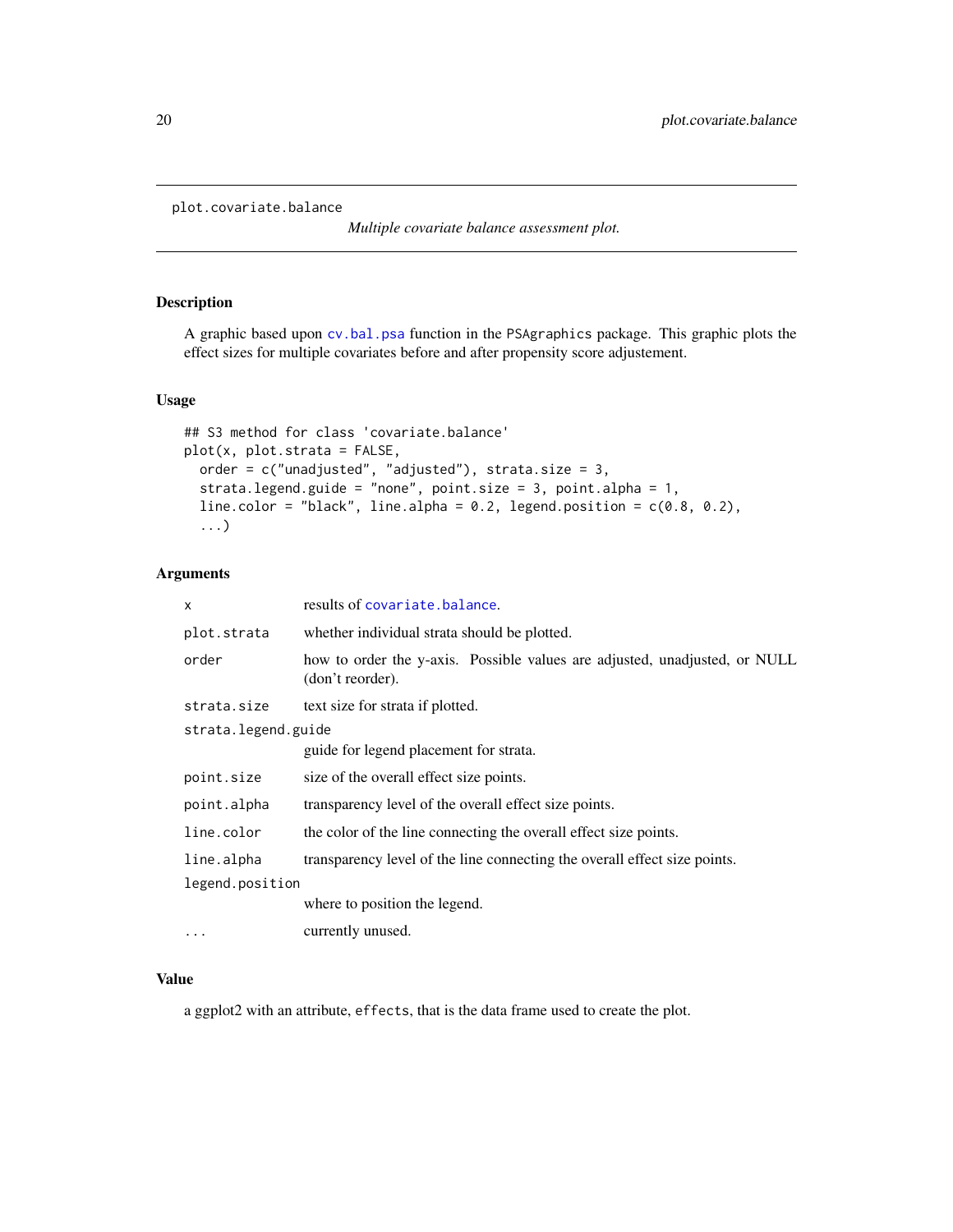<span id="page-20-1"></span><span id="page-20-0"></span>

#### Description

The plot created uses the ggplot2 framework. As such, additional modifications can be made. This plot is an extension of the circ.psa function in the PSAgraphics package for multilevel models.

#### Usage

```
## S3 method for class 'mlpsa'
plot(x, ratio = c(1, 2), plotExtra = NULL, ...)
```
#### Arguments

| X         | the results of mlpsa.                                                                   |
|-----------|-----------------------------------------------------------------------------------------|
| ratio     | the ratio of the size of the distribution plots (left and bottom) to the circular plot. |
| plotExtra | a plot to place in the lower left corner.                                               |
| .         | parameters passed to mlpsa.circ.plot and mlpsa.distribution.plot                        |

#### Examples

```
## Not run:
require(multilevelPSA)
require(party)
data(pisana)
data(pisa.colnames)
data(pisa.psa.cols)
mlctree = mlpsa.ctree(pisana[,c('CNT','PUBPRIV',pisa.psa.cols)], formula=PUBPRIV ~ ., level2='CNT')
student.party = getStrata(mlctree, pisana, level2='CNT')
student.party$mathscore = apply(student.party[,paste0('PV', 1:5, 'MATH')], 1, sum) / 5
results.psa.math = mlpsa(response=student.party$mathscore,
      treatment=student.party$PUBPRIV,
      strata=student.party$strata,
      level2=student.party$CNT, minN=5)
plot(results.psa.math)
```
## End(Not run)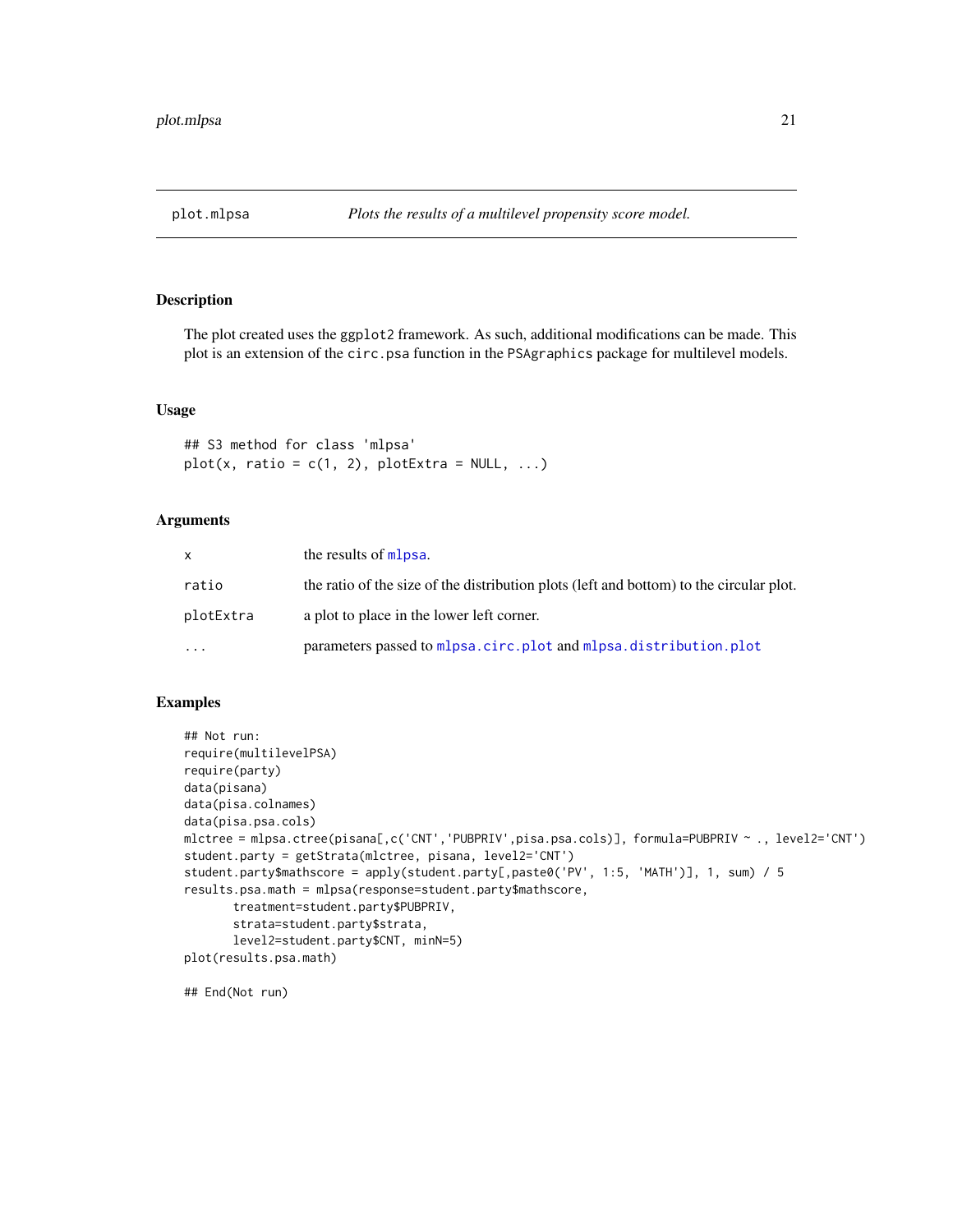<span id="page-21-0"></span>

#### Description

Plots densities and ranges for the propensity scores.

#### Usage

```
## S3 method for class 'psrange'
plot(x, xlab = NULL, ylab = NULL,labels = c("Comparison", "Treatment"), text.ratio.size = 4,
  text.ncontrol.size = 3, point.size = 1, point.alpha = 0.6,
 line.width = 6, density.alpha = 0.2, rect.color = "green",
  rect.alpha = 0.2, ...
```
#### Arguments

| x                  | the result of psrange.                                                             |
|--------------------|------------------------------------------------------------------------------------|
| xlab               | label for x-axis.                                                                  |
| ylab               | label for y-axis.                                                                  |
| labels             | labels for the comparison and treatment legend.                                    |
| text.ratio.size    |                                                                                    |
|                    | size of the text for the ratio.                                                    |
| text.ncontrol.size |                                                                                    |
|                    | size of the text for the number of control units.                                  |
| point.size         | size of the points for the minimum and maximum ranges for each model.              |
| point.alpha        | the alpha (transparency) level for the points.                                     |
| line.width         | the width of the line between the median of the minimum and maximum ranges.        |
| density.alpha      | the alpha (transparency) level of the density curves.                              |
| rect.color         | the color of the rectangle surrounding the range of minimum and maximum<br>ranges. |
| rect.alpha         | the alpha (transparency) level of the rectangle.                                   |
| .                  | currently unused.                                                                  |

#### Value

a ggplot2 object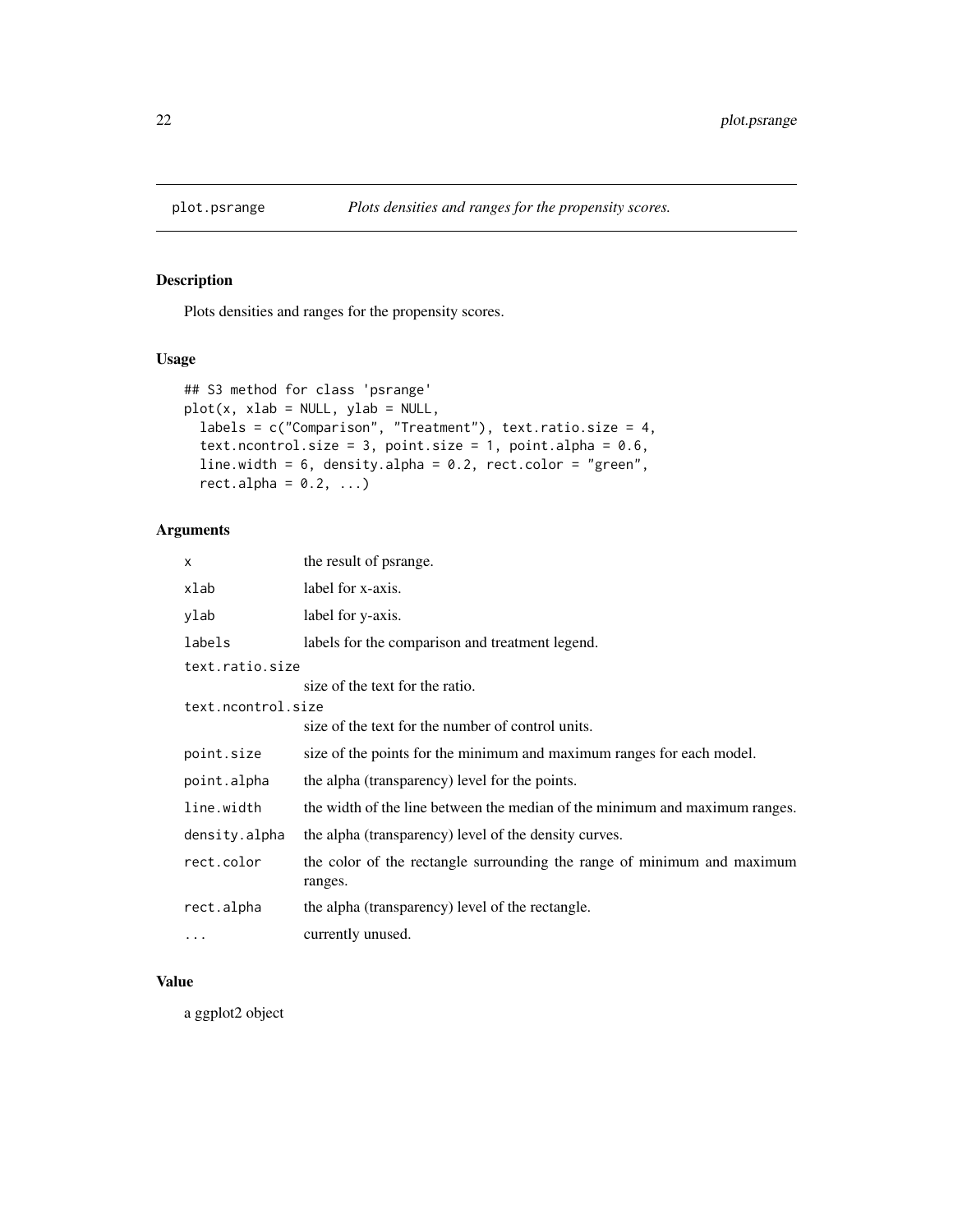<span id="page-22-0"></span>print.covariate.balance

*Prints the overall effects before and after propensity score adjustment.*

#### Description

Prints the overall effects before and after propensity score adjustment.

#### Usage

```
## S3 method for class 'covariate.balance'
print(x, \ldots)
```
#### Arguments

| <b>x</b> | results of covariate, balance. |
|----------|--------------------------------|
| .        | unused.                        |

| print.mlpsa | Prints basic information about a mlpsa class. |
|-------------|-----------------------------------------------|
|-------------|-----------------------------------------------|

#### Description

Prints basic information about a mlpsa class.

#### Usage

## S3 method for class 'mlpsa'  $print(x, \ldots)$ 

#### Arguments

x the mlpsa class.

... unused.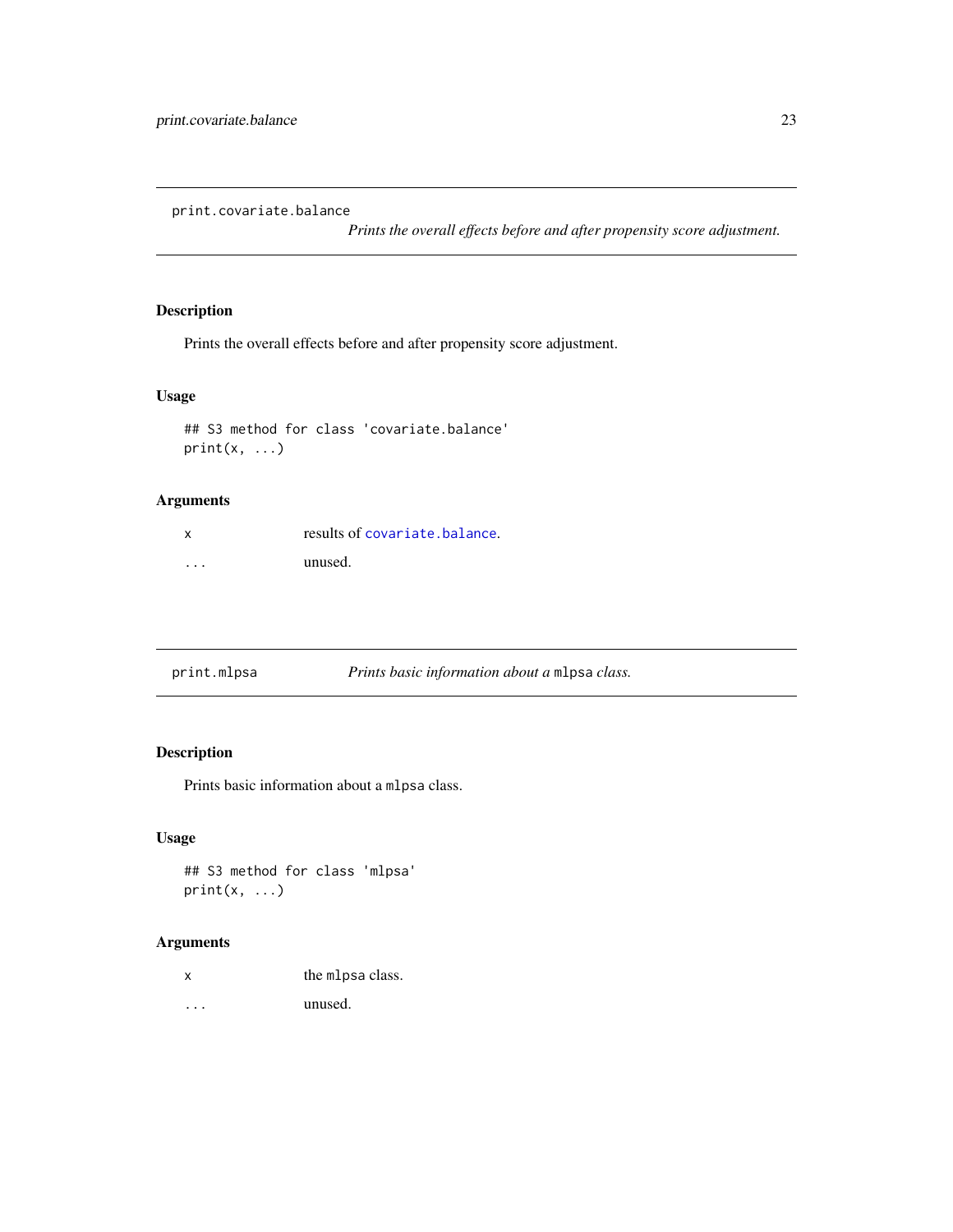<span id="page-23-0"></span>

#### Description

Prints information about a psrange result.

#### Usage

```
## S3 method for class 'psrange'
print(x, \ldots)
```
#### Arguments

| X        | psrange to print info about. |
|----------|------------------------------|
| $\cdots$ | currently unused             |

print.xmlpsa *Prints the results of* [mlpsa](#page-10-1) *and* [xtable.mlpsa](#page-26-1)*.*

#### Description

Print method for [xtable.mlpsa](#page-26-1).

#### Usage

```
## S3 method for class 'xmlpsa'
print(x, tabular.environment = "longtable",
 floating = FALSE, ...)
```

| $\mathsf{x}$        | result of xtable.mlpsa                  |  |
|---------------------|-----------------------------------------|--|
| tabular.environment |                                         |  |
|                     | see print.xtable.                       |  |
| floating            | see print.xtable.                       |  |
|                     | other parameters passed to print.xtable |  |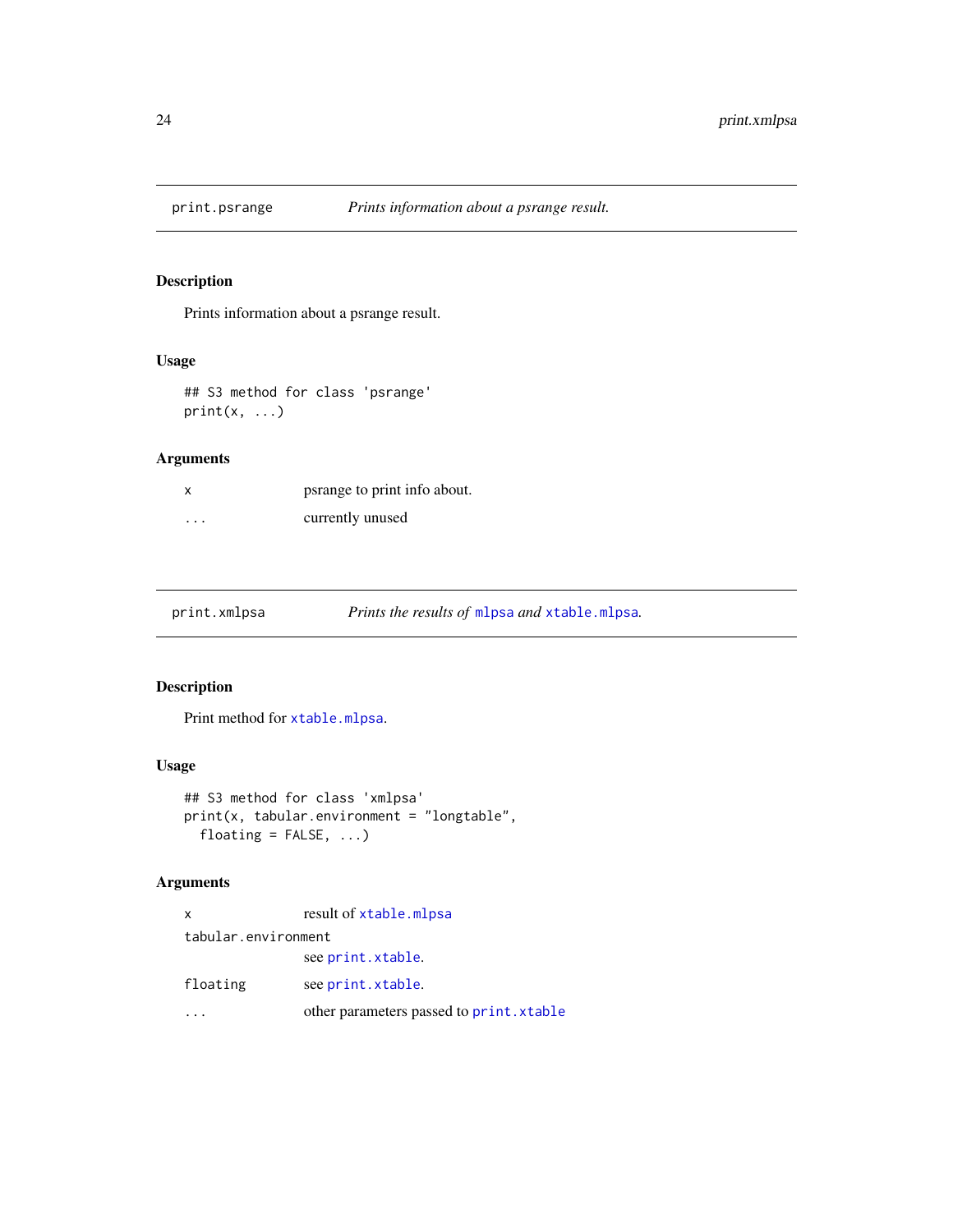<span id="page-24-0"></span>psrange *Estimates models with increasing number of comparison subjects starting from 1:1 to using all available comparison group subjects.*

#### Description

Estimates models with increasing number of comparison subjects starting from 1:1 to using all available comparison group subjects.

#### Usage

```
psrange(df, treatvar, formula, nsteps = 10, nboot = 10, samples,
  type = c("logistic", "ctree"), ...)
```
#### Arguments

| df       | data frame with variables to pass to glm                                                                                               |  |
|----------|----------------------------------------------------------------------------------------------------------------------------------------|--|
| treatvar | vector representing treatment placement. Should be coded as 0s (for control)<br>and 1s (for treatment).                                |  |
| formula  | formula for logistic regression model                                                                                                  |  |
| nsteps   | number of steps to estimate from 1:1 to using all control records.                                                                     |  |
| nboot    | number of models to execute for each step.                                                                                             |  |
| samples  | the sample sizes to draw from control group for each step.                                                                             |  |
| type     | either logistic for Logistic regression (using glm function) or ctree for Condi-<br>tional Inference Trees (using the ctree function). |  |
| $\cdots$ | other parameters passed to glm.                                                                                                        |  |

#### Value

a class of psrange that contains a summary data frame, a details data frame, and a list of each individual result from glm.

<span id="page-24-1"></span>summary.mlpsa *Provides a summary of a* mlpsa *class.*

#### Description

Provides a summary of a mlpsa class.

```
## S3 method for class 'mlpsa'
summary(object, overall.label = "Overall", ...)
```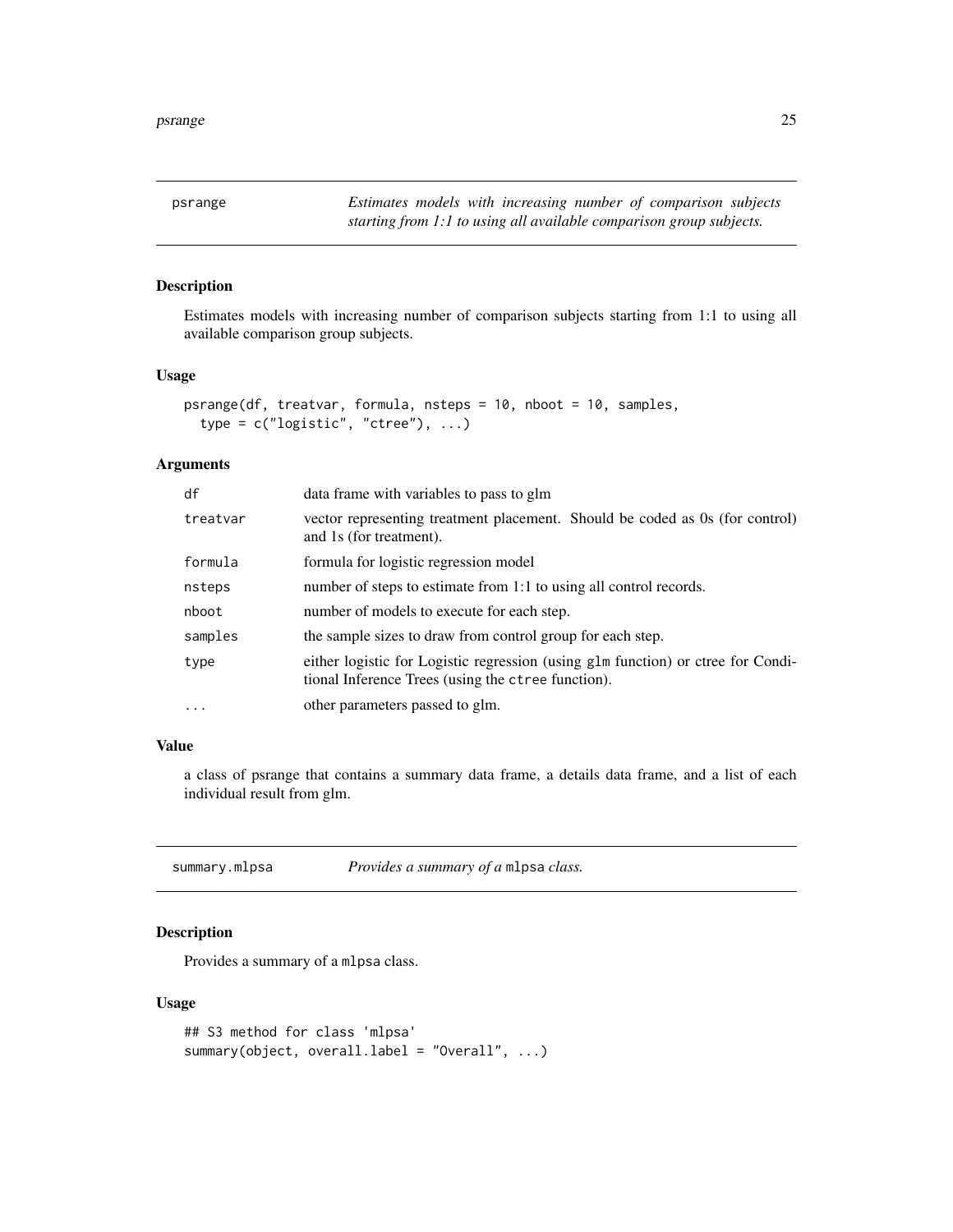<span id="page-25-0"></span>26 tree.plot

#### Arguments

| object                  | the mlpsa object.                                                |
|-------------------------|------------------------------------------------------------------|
| overall.label           | the label to place in the strata column for the overall results. |
| $\cdot$ $\cdot$ $\cdot$ | unused.                                                          |

summary.psrange *Prints the summary results of psrange.*

#### Description

Prints the summary results of psrange.

#### Usage

## S3 method for class 'psrange' summary(object, ...)

#### Arguments

| object   | psrange to print summary of. |
|----------|------------------------------|
| $\cdots$ | currently unused.            |

<span id="page-25-1"></span>

| tree.plot | Heat map representing variables used in a conditional inference tree |
|-----------|----------------------------------------------------------------------|
|           | across level 2 variables.                                            |

#### Description

This figure provides a summary of the covariates used within each level two cluster along with their relative importance. Covariates are listed on the y-axis and level two clusters along the x-axis. Cells that are shaded indicate that that covariate was present in the conditional. The shade of the color represents the highest level within the tree that covariate appeared. That is, the darkest color, or depth 1, corresponds to the covariate used at the root of the tree, or the first split.

```
tree.plot(x, colNames, level2Col, colLabels = NULL, color.high = "azure",
 color.low = "steelblue", color.na = "white", ...)
```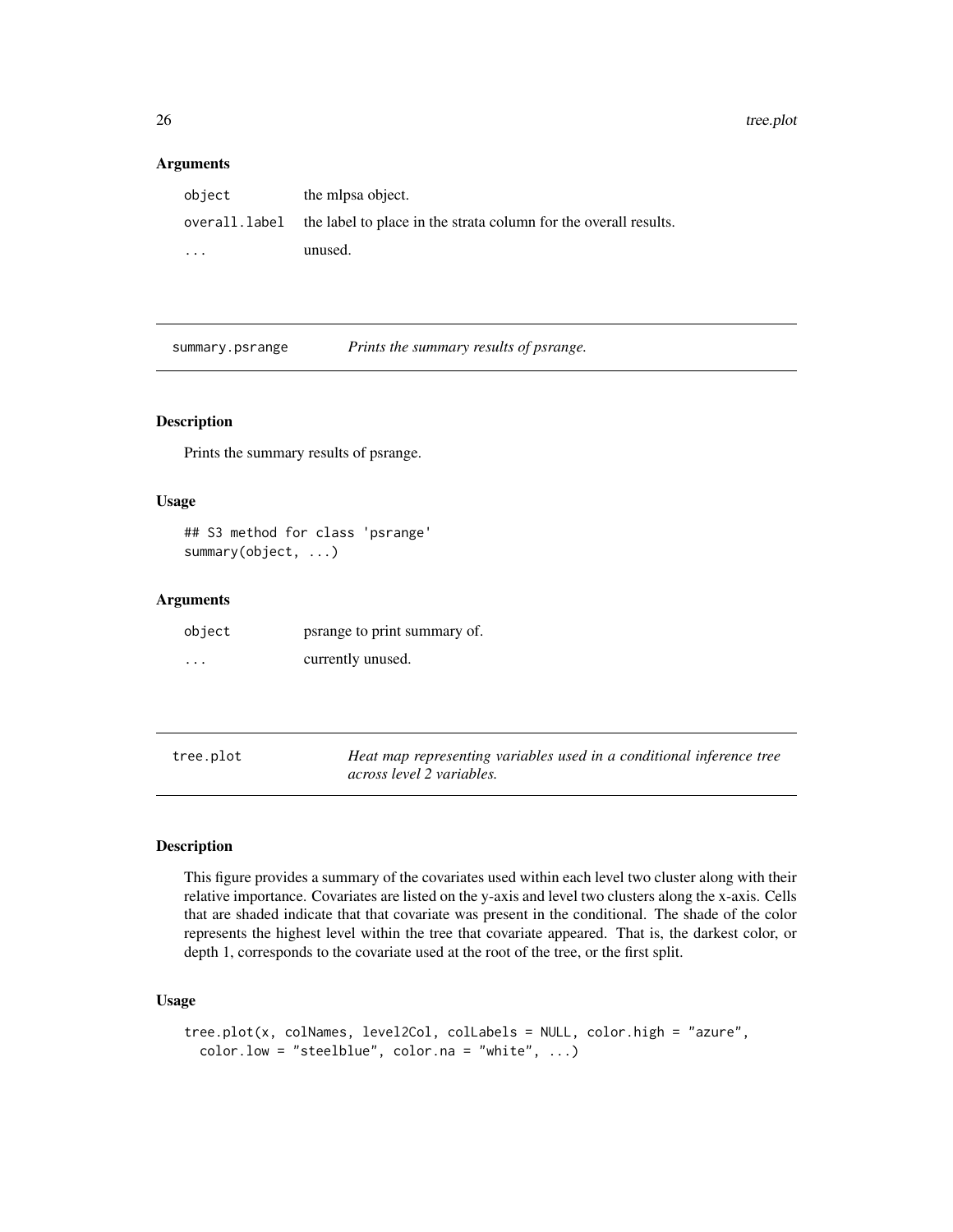#### <span id="page-26-0"></span>xtable.mlpsa 27

#### Arguments

| X          | the results of mlpsa.ctree                                                                                                                                                                               |
|------------|----------------------------------------------------------------------------------------------------------------------------------------------------------------------------------------------------------|
| colNames   | the columns to include in the graphic                                                                                                                                                                    |
| level2Col  | the name of the level 2 column.                                                                                                                                                                          |
| colLabels  | column labels to use. This is a data frame with two columns, the first column<br>should match the values in trees and the second column the description that<br>will be used for labeling the variables. |
| color.high | color for variables with less relative importance as determined by occurring later<br>in the tree (further from the root split).                                                                         |
| color.low  | color for variables with greater relative importance as determined by occurring<br>sooner in the tree (closer to the root split).                                                                        |
| color.na   | color for variables that do not occur in the tree.                                                                                                                                                       |
|            | currently unused.                                                                                                                                                                                        |
|            |                                                                                                                                                                                                          |

#### Value

a ggplot2 expression

#### See Also

plot.mlpsa

#### Examples

```
## Not run:
require(party)
data(pisana)
data(pisa.colnames)
data(pisa.psa.cols)
mlctree = mlpsa.ctree(pisana[,c('CNT','PUBPRIV',pisa.psa.cols)], formula=PUBPRIV ~ ., level2='CNT')
student.party = getStrata(mlctree, pisana, level2='CNT')
tree.plot(mlctree, level2Col=pisana$CNT)
```
## End(Not run)

<span id="page-26-1"></span>xtable.mlpsa *Prints the results of* [mlpsa](#page-10-1) *as a LaTeX table.*

#### Description

This function implements the [xtable](#page-0-0) method for [mlpsa](#page-10-1).

```
## S3 method for class 'mlpsa'
xtable(x, caption, label, align, digits = 2, display = NULL,
 auto = FALSE, include.note = TRUE, ...)
```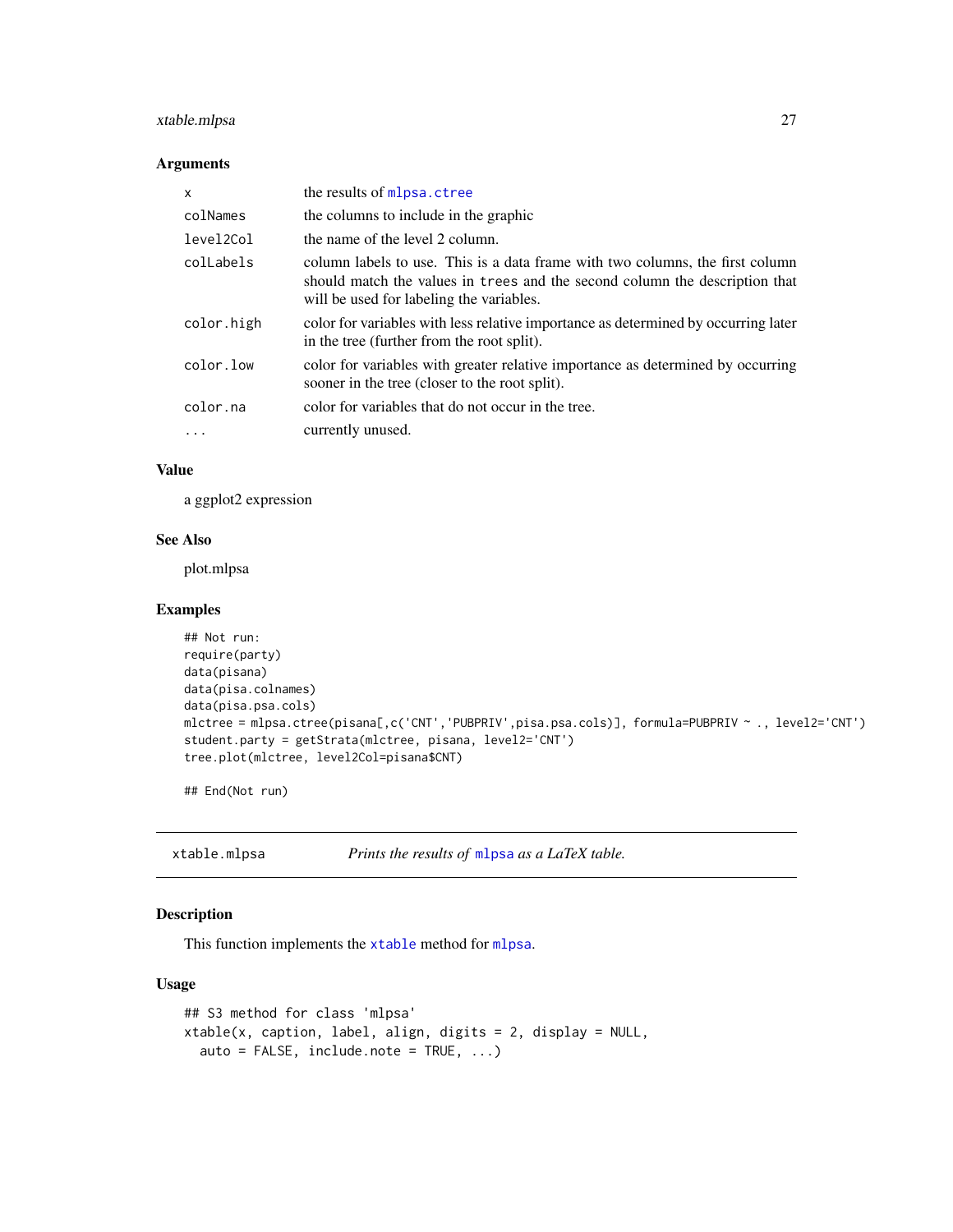<span id="page-27-0"></span>

| X            | results of mlpsa                                                                                        |
|--------------|---------------------------------------------------------------------------------------------------------|
| caption      | passed through to xtable.                                                                               |
| label        | passed through to xtable.                                                                               |
| align        | Not used.                                                                                               |
| digits       | number of digits to print.                                                                              |
| display      | passed through to xtable.                                                                               |
| auto         | passed through to xtable.                                                                               |
| include.note | include a table note indicating how many rows were removed due to insufficient<br>data within a strata. |
| $\ddotsc$    | other parameters passed to summary.mlpsa                                                                |